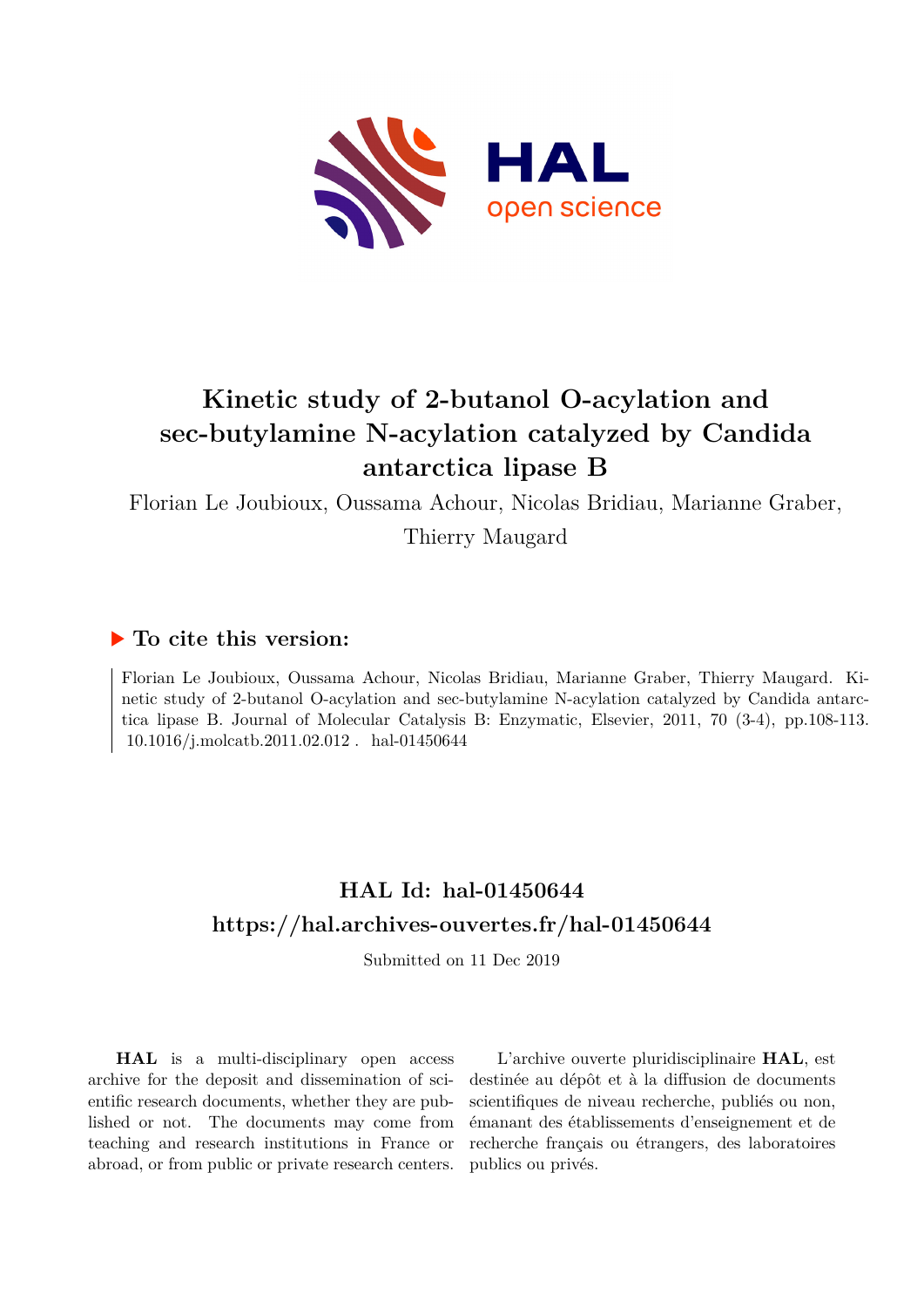| $\mathbf{1}$   | Kinetic study of 2-butanol O-acylation and sec-butylamine N-acylation catalyzed by               |
|----------------|--------------------------------------------------------------------------------------------------|
| 2              | Candida antarctica lipase B.                                                                     |
| 3              |                                                                                                  |
| $\overline{4}$ | Florian Le Joubioux, Oussama Achour, Nicolas Bridiau, Marianne Graber, Thierry                   |
| 5              | Maugard*                                                                                         |
| 6              |                                                                                                  |
| $\tau$         | UMR 6250 CNRS-ULR, LIENSs, Equipe Biotechnologie Environnementale, Université de La              |
| 8              | Rochelle, Avenue Michel Crépeau, 17042 La Rochelle, France.                                      |
| 9              |                                                                                                  |
| 10             |                                                                                                  |
| 11             | <sup>*</sup> Author for correspondence (Fax: +33 546458277; E-mail: <u>tmaugard@univ-lr.fr</u> ) |
| 12             |                                                                                                  |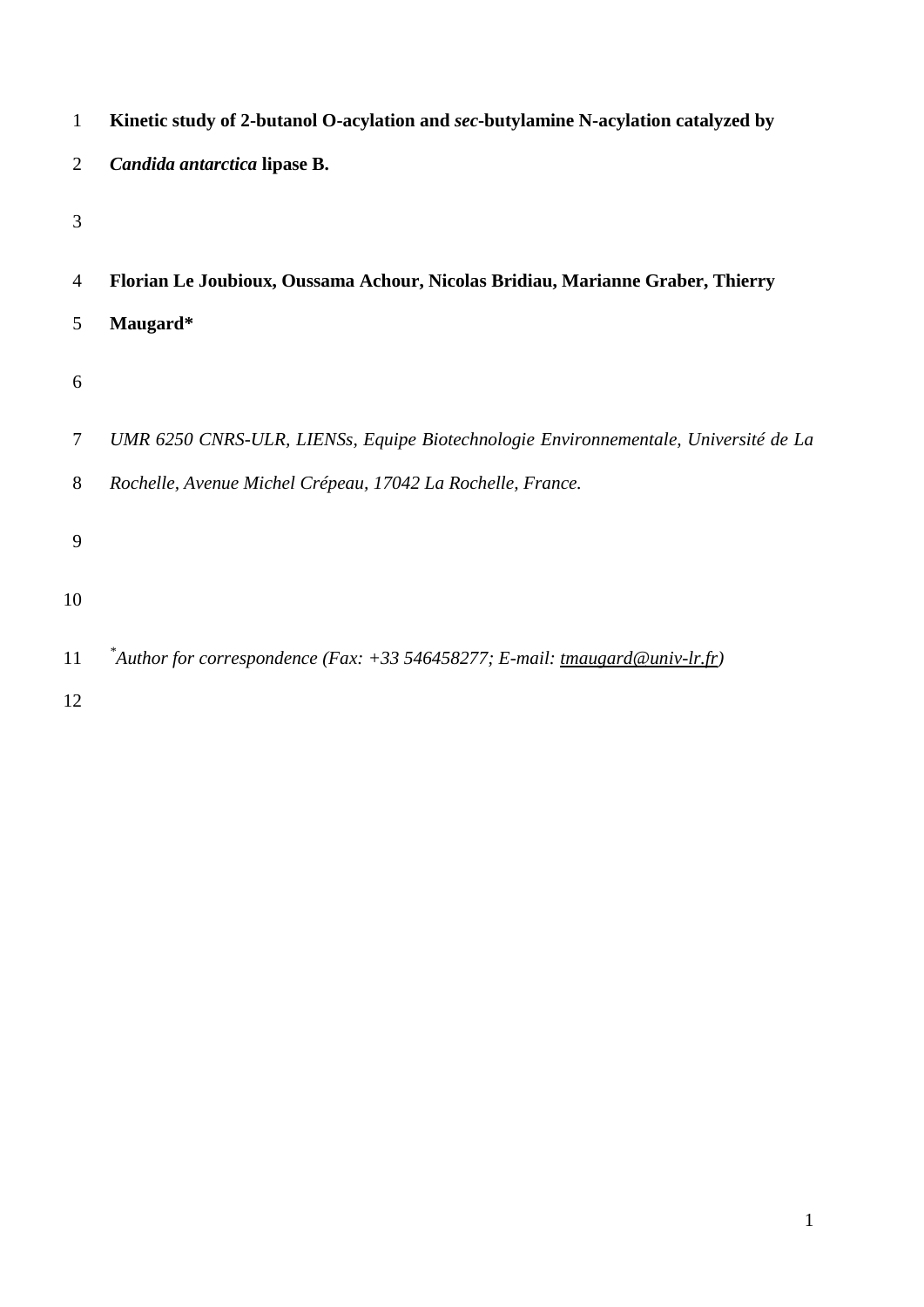#### **Abstract**

 The aim of this work was to study the differential behavior shown by *Candida antarctica*  lipase B during the O-acylation and N-acylation of monofunctional alcohols and monofunctional amines. To achieve this, 2-butanol and *sec*-butylamine were used as model molecules. Yields, kinetics and enantioselectivity were studied for both reactions. Although a steady-state ordered ternary complex bi-bi mechanism was obtained for the O-acylation of 2- butanol, a ping-pong bi-bi mechanism was obtained for the N-acylation in case of low *sec*- butylamine concentrations. The values of apparent kinetics parameters were calculated: the enantiomeric ratios (E) were evaluated and confirmed the preference of *Candida antarctica*  lipase B for the (R)-enantiomer, which was consistent with the literature. The 23 enantioselectivity was calculated for the alcohol (E  $\approx$  3.17) and for the amine (E  $\approx$  1.34). Concerning the O-acylation, the yields were found to be very similar for both enantiomers R and S. However, both initial rates and yields of the (R)-enantiomer N-acylation were higher than those of the (S)-enantiomer. In the last part of our study, the chemoselectivity of *Candida antarctica* lipase B was evaluated, showing that *Candida antarctica* lipase B was a chemoselective enzyme that preferentially catalyzed the O-acylation to the detriment of the 29 N-acylation ( $C \approx 92$ , for the selective acylation of (R)-enantiomers). These results provide new insights for the synthesis of products issued from the selective acylation of multifunctional substrates such as amino-alcohols.

 **Keywords:** O/N-acylation; *Candida antarctica* lipase B; Kinetic mechanism; Chemoselectivity; Enantioselectivity.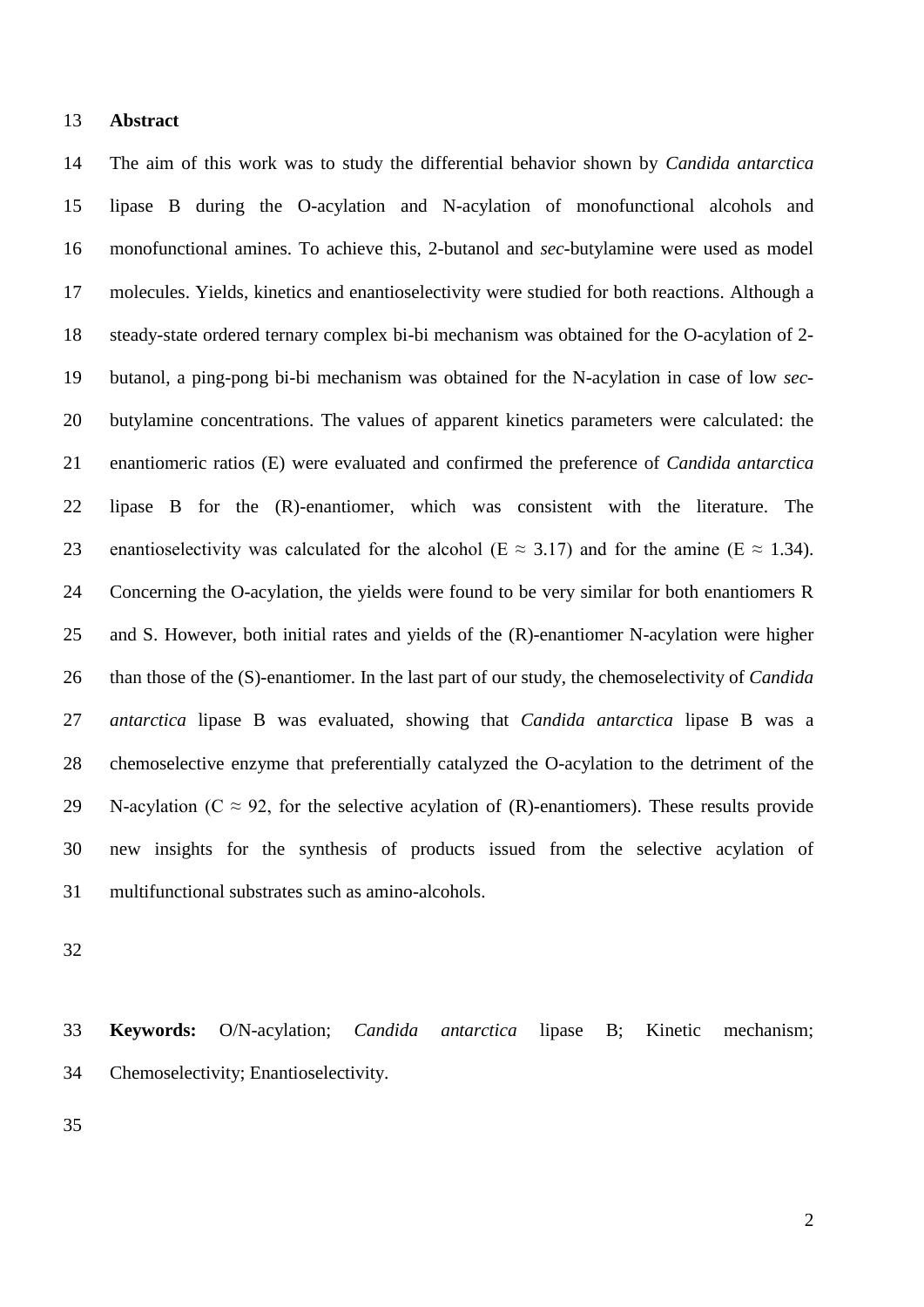#### **1. Introduction**

 Many molecules such as amino acid esters [1], glucamides [2] or ceramides [3] are derived from the selective acylation of multifunctional compounds like amino-alcohols. The method used for the chemical synthesis of these molecules is well established but is confronted to several limitations. It requires fastidious steps of hydroxyl group protection and deprotection for the control of chemoselectivity and stereoselectivity. The high temperatures required also preclude the use of fragile molecules and may cause coloration of final products. In addition, the coproduction of salts, and the use of toxic solvents (dimethylformamide, methanol, …) that must be eliminated at the end of the reaction increase the cost of the processes. For these reasons, an interesting alternative is the use of biocatalysts which offers a clean way to perform chemical processes, under mild reaction conditions and with a high degree of selectivity.

 Enzymes have been used mostly for aqueous phase reactions. However, non-aqueous enzymology has potential applications in industry. The use of immobilized enzymes, in particular lipases, in organic media rather than aqueous media has several advantages such as the shift in thermodynamic equilibrium in favor of the synthesis over the hydrolysis reaction, the increased solubility of non-polar substrates, the elimination of side reactions, the ease of enzyme and product recovery and the increased enzyme thermostability.

 Lipases can be used to catalyze a wide range of valuable synthesis reactions among which the acylation of primary alcohols and amines. Many models concerning the lipase-catalyzed acylation of primary alcohols in organic solvents or solvent-free systems have already been characterized and shown to kinetically proceed via a ping-pong bi-bi mechanism or sometimes an ordered bi-bi mechanism [4-6]. In some cases, substrate inhibition was observed. For instance, an ordered bi-bi mechanism with inhibition by both substrates was used to model the esterification of cetyl alcohol with oleic acid [7] and a ping-pong bi-bi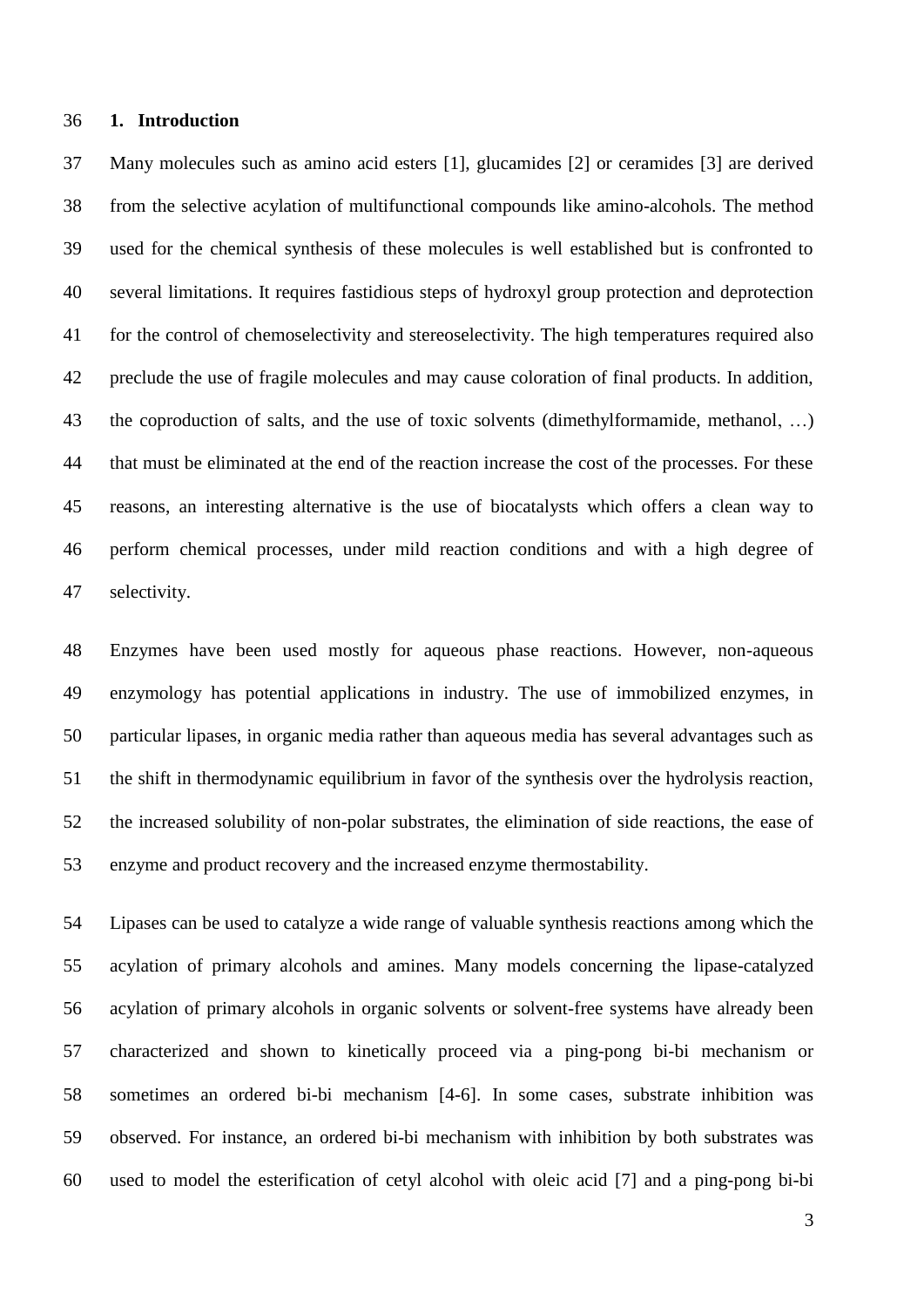mechanism implying a competitive inhibition by substrates was described for the transesterification of isoamyl alcohol with ethyl acetate conducted in *n*-hexane as a solvent [8]. A ping-pong bi-bi mechanism with inhibition by the amine was also reported for the N- acylation of ammonia with oleic acid [9]. On the other hand, Arcos *et al*. did not identify any inhibition step when they proposed a ping-pong bi-bi mechanism to describe the lipase-catalyzed esterification of glucose with fatty acids [10].

 Among lipases used in synthesis, *Candida antarctica* lipase B is well known for its ability to convert alcohols and amines into esters and amides [2,11]. Both alcohols and amines are nucleophiles that can play the role of acyl acceptor. However there is some difference between those two chemical groups that affects the behavior of *C. antarctica* lipase B toward O-acylation and N-acylation. For example, amines are more nucleophilic than alcohols, have a larger steric hindrance that may interfere with their positioning in the active site, have ability to realize more hydrogen bonds etc… Thus, understanding the kinetic mechanism and selectivity of the O-acylation or N-acylation of monofunctional alcohols or amines catalyzed by *C. antarctica* lipase B is necessary before extending such enzymatic processes to multifunctional molecules.

 In this context, the behavior of *C. antarctica* lipase B toward the acylation of monofunctional amines and alcohols was studied in this work (Scheme 1). The kinetic mechanism and the enantioselectivity of the reaction were established for both substrates. Finally, the chemoselectivity of *C. antarctica* lipase B toward the O-acylation and N-acylation was evaluated.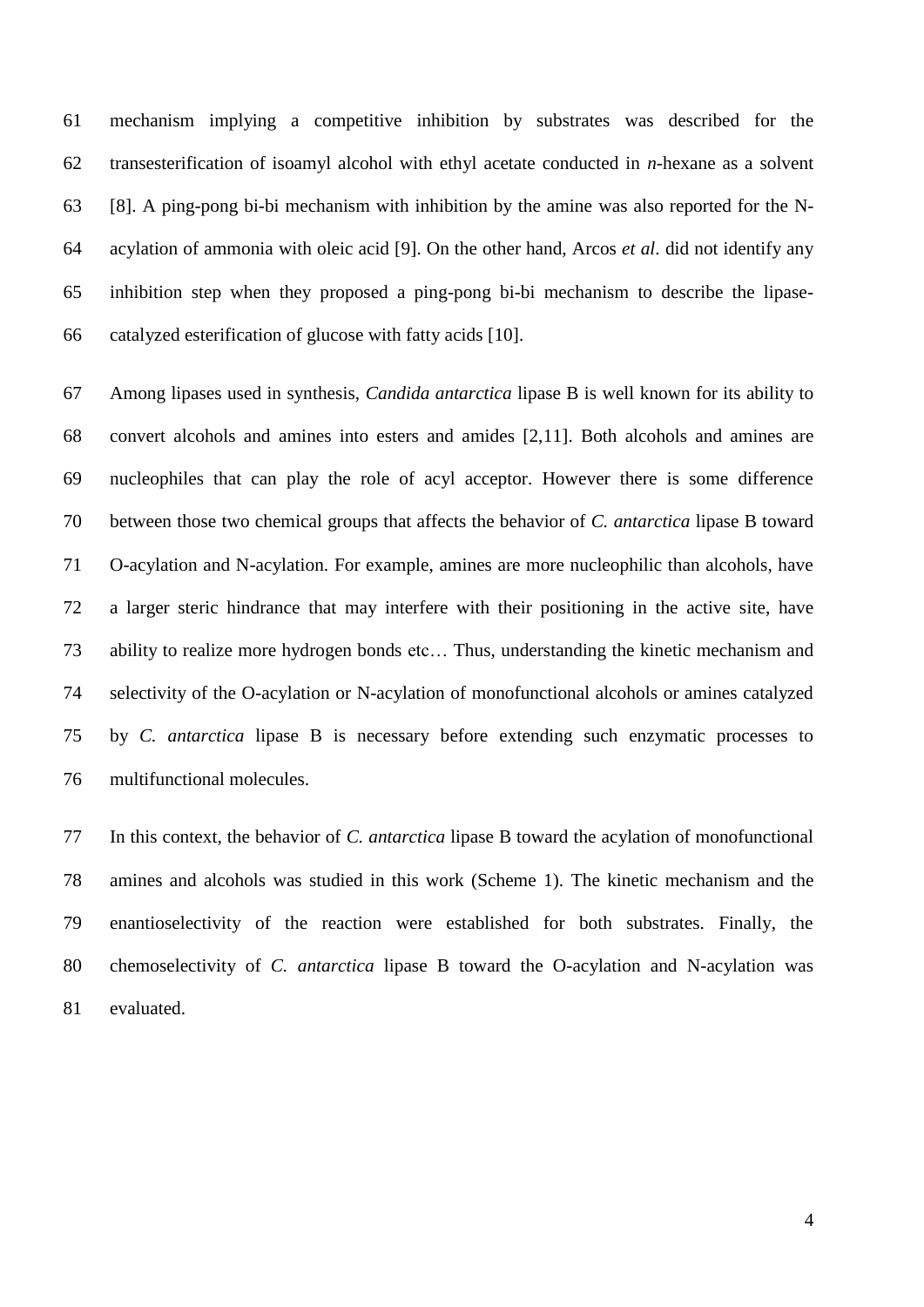



#### **2. Material and methods**

## *2.1. Enzyme and chemicals*

Novozym® 435 (immobilized *Candida antarctica* lipase B), was kindly provided by Novozymes A/S, Bagsvaerd, Denmark. R and S pure enantiomers (99%) of 2-butanol and *sec*-butylamine, as well as *tert*-amyl alcohol were purchased from Sigma-Aldrich (St Louis, USA) while myristic acid and acetic acid were from Fluka (St Quentin-Fallavier, Switzerland). All chemicals were dried over molecular sieves. Pure water was obtained via a Milli-Q system (Millipore, France). Acetonitrile was purchased from Carlo ERBA (Val-de-Reuil, France).

## *2.2. Enzymatic reactions*

 Initial rate measurements were performed at 55°C in *tert*-amyl alcohol according to a previously established procedure [12]. 2 ml of the reaction mixtures containing various 97 amounts of substrates (25-350 mM) were incubated for 10 minute prior to addition of 10 g.l<sup>-1</sup> 98 of *C. antarctica* lipase B for the acylation of 2-butanol with myristic acid and 50 g.l<sup>-1</sup> of *C. antarctica* lipase B for the acylation of *sec-*butylamine with myristic acid. 100 µl samples were taken at intervals and centrifuged at 14000 rpm. The supernatant was analyzed by LC-MS. The equilibrium synthesis yields were determined after a 48h reaction on the basis of the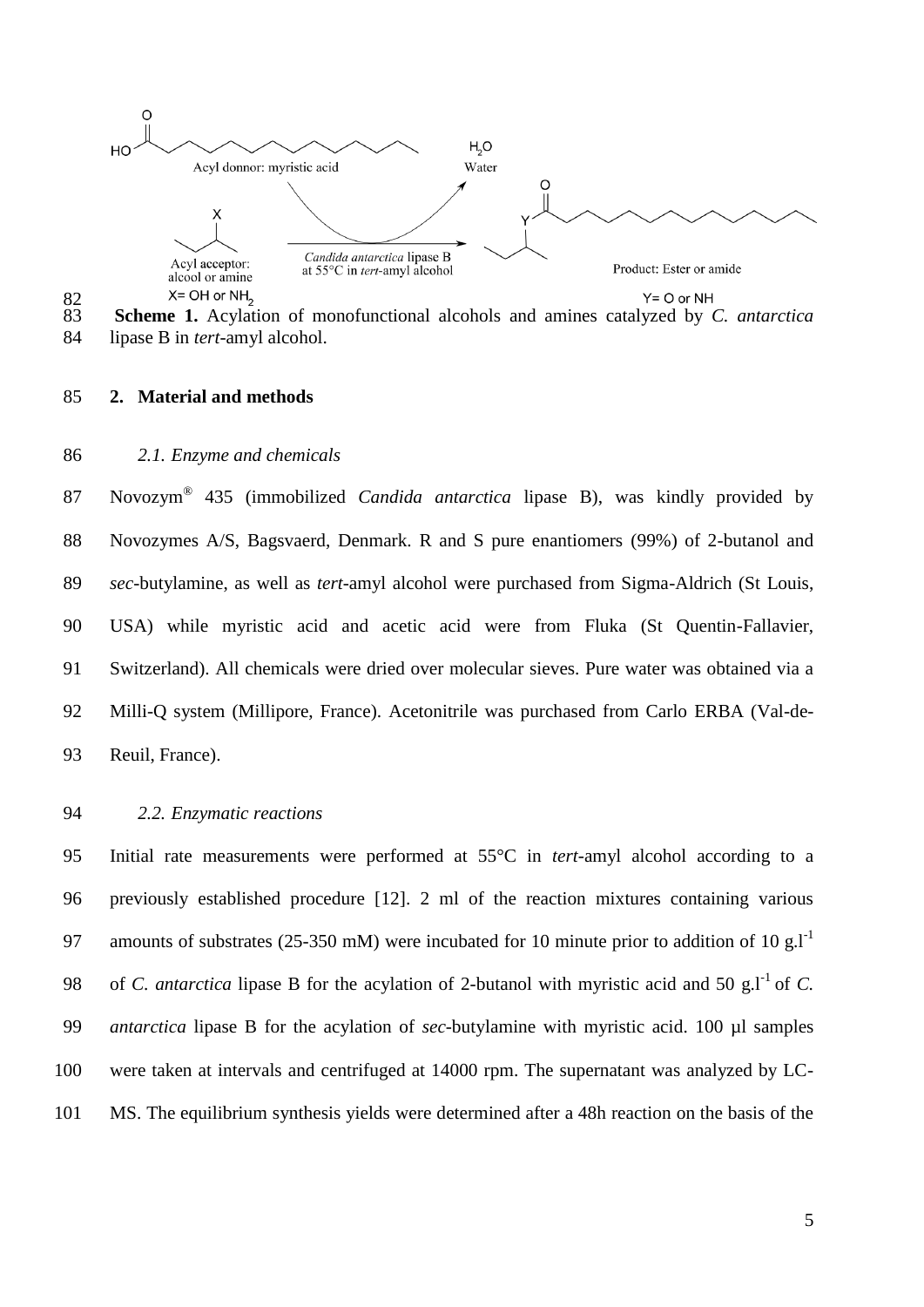limited starting substrate consumption. The equilibrium constants were then calculated according to equation 1.

104  $K_{eq} = (a_w \times a_P) / (a_{mvristic acid} \times a_B)$  (1)

105 where  $a_w$  and  $a<sub>mvristic acid</sub>$  are the thermodynamic activities of water and myristic acid, 106 respectively. ap and  $a_B$  are the thermodynamic activities of 1-methylpropyl myristate ester or myristic acid methylpropylamide, and of 2-butanol or *sec-*butylamine, respectively. The thermodynamic activity values used were estimated using the contribution method of predicting activity coefficients, UNIFAC (universal functional activity coefficient) [13].

 The initial velocities were calculated from the linear relationship of the total concentration of products against reaction time (0-2 h for the 2-butanol esterification and 0-3 h for the *sec*-butylamine amidification).

*2.3. Data analysis*

### *2.3.1 Determination of kinetic mechanisms*

 All initial rates data were fitted to all the kinetic models provided by the Enzyme Kinetics Module of Sigma Plot, "Enzyme Kinetics 2004 1.3" (Systat Software Inc., San Jose, USA), using nonlinear least-squares regression analysis.

 Initial rate data corresponding to 2-butanol O-acylation were best fitted to the equation describing a steady-state ordered ternary complex bi-bi mechanism [14] (Eq. (2)).

120 
$$
v = V_{\text{max}}[A][B]/(K_{ia}K_{mB}+K_{mB}[A]+K_{mA}[B]+[A][B])
$$
 (2)

Initial rate data corresponding to *sec*-butylamine N-acylation for low concentrations of amine

(<100 mM) and myristic acid (<175 mM) were best fitted to the equation describing a steady-

state ping-pong bi-bi mechanism [14] (Eq. (3)).

124 
$$
v = V_{\text{max}}[A][B]/(K_{\text{m}}[A]+K_{\text{m}}[B]+[A][B])
$$
 (3)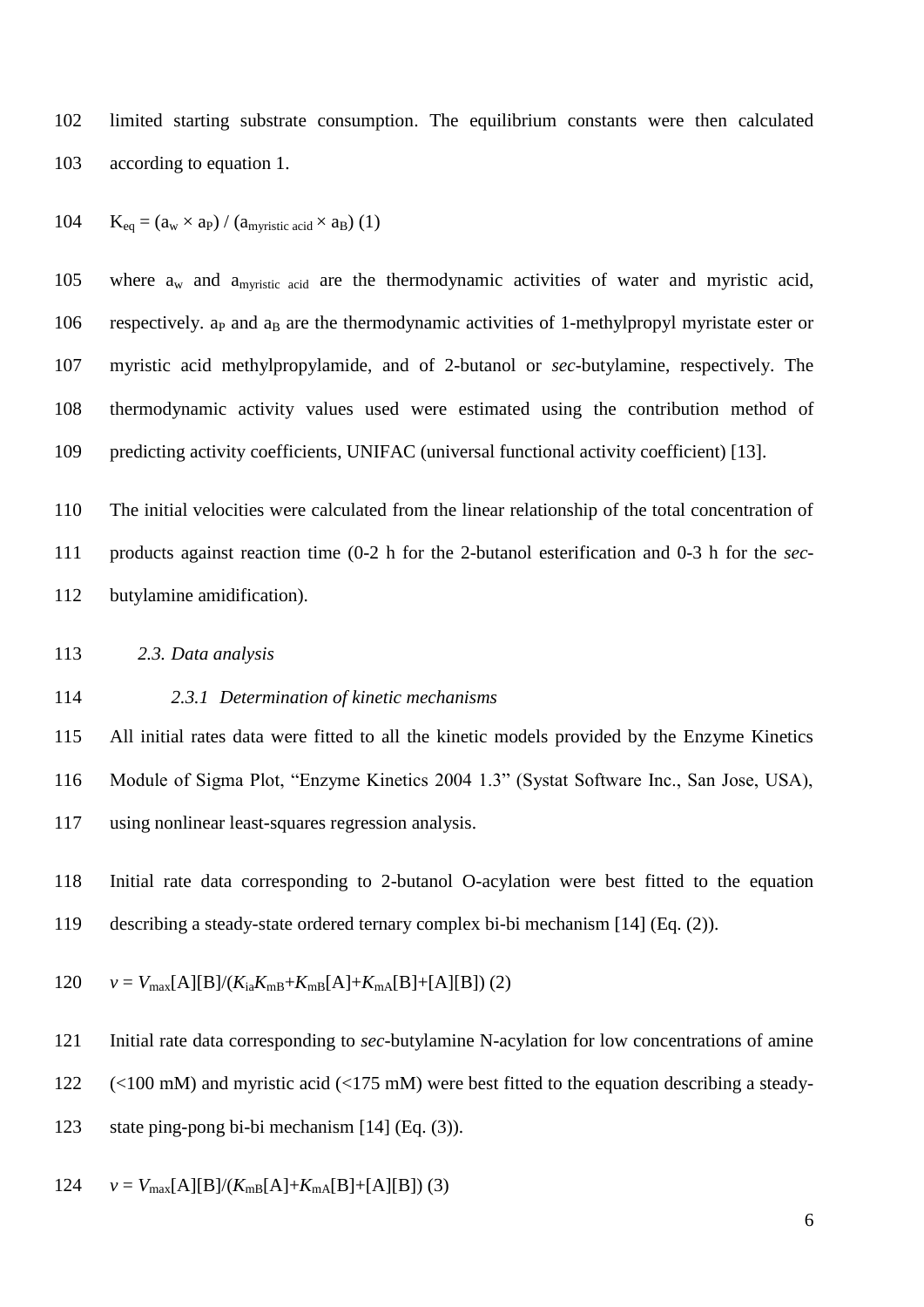A represents myristic acid as B represents 2-butanol in equation 2 and *sec*-butylamine in 126 equation 3.  $K_{\text{mA}}$  and  $K_{\text{mB}}$  are the Michaelis constants for A and B, respectively.  $V_{\text{max}}$  is the 127 maximum rate.  $K_{ia}$  is defined as the dissociation constant of A from the binary complex E.A. To allow visualization of fitting quality, the experimental data points are presented in plots along with theoretical lines fitted by "Enzyme Kinetics 2004 1.3" software. Moreover, linear regressions of these theoretical lines were used to calculate the apparent kinetics parameters  $V_{\text{max}}^{app}$  and  $K_{m}^{app}$ .

## 132 *2.3.2 Evaluation of the enantioselectivity and of the chemoselectivity*

 The enantioselectivity can be described by the enantiomeric ratio (E). If the initial rates of the individual enantiomers acylations are measured separately at a certain substrate concentration, the ratio of initial rates depends on the substrate concentration and serves merely as a 136 qualitative measure of enantioselectivity (Eq. (4)). If concentrations well below the  $K<sub>m</sub>$  values 137 are used (pseudo first-order kinetics) or if  $K_m^R = K_m^S$ , the ratio of initial rates will equal E and the catalytic efficiency ratio [15]. In this study, E-values were always calculated by using the catalytic efficiency ratio.

140 
$$
E = v_i^R/v_i^S = (V_{max}^R/(K_m^R + C_{SO})) / (V_{max}^S/(K_m^S + C_{SO}))
$$
 (4)

141 The chemoselectivity of *C. antarctica* lipase B was studied by comparing (R)-2-butanol O-142 acylation and (R)-*sec*-butylamine N-acylation, and then evaluated via the apparent catalytic 143 efficiency ratio (Eq. (5)) [16].

144 
$$
C = (V_{\text{max O-acylation}}^{app} / K_m^{app} \text{O-acylation}) / (V_{\text{max N-acylation}}^{app} / K_m^{app} \text{N-acylation}) (5)
$$

## 145 *2.4. HPLC analysis*

146 Structural and quantitative analysis of reaction products were conducted using a LC/MS-ES 147 system from Agilent (1100 LC/MSD Trap mass spectrometer VL) with a C18 Uptisphere 300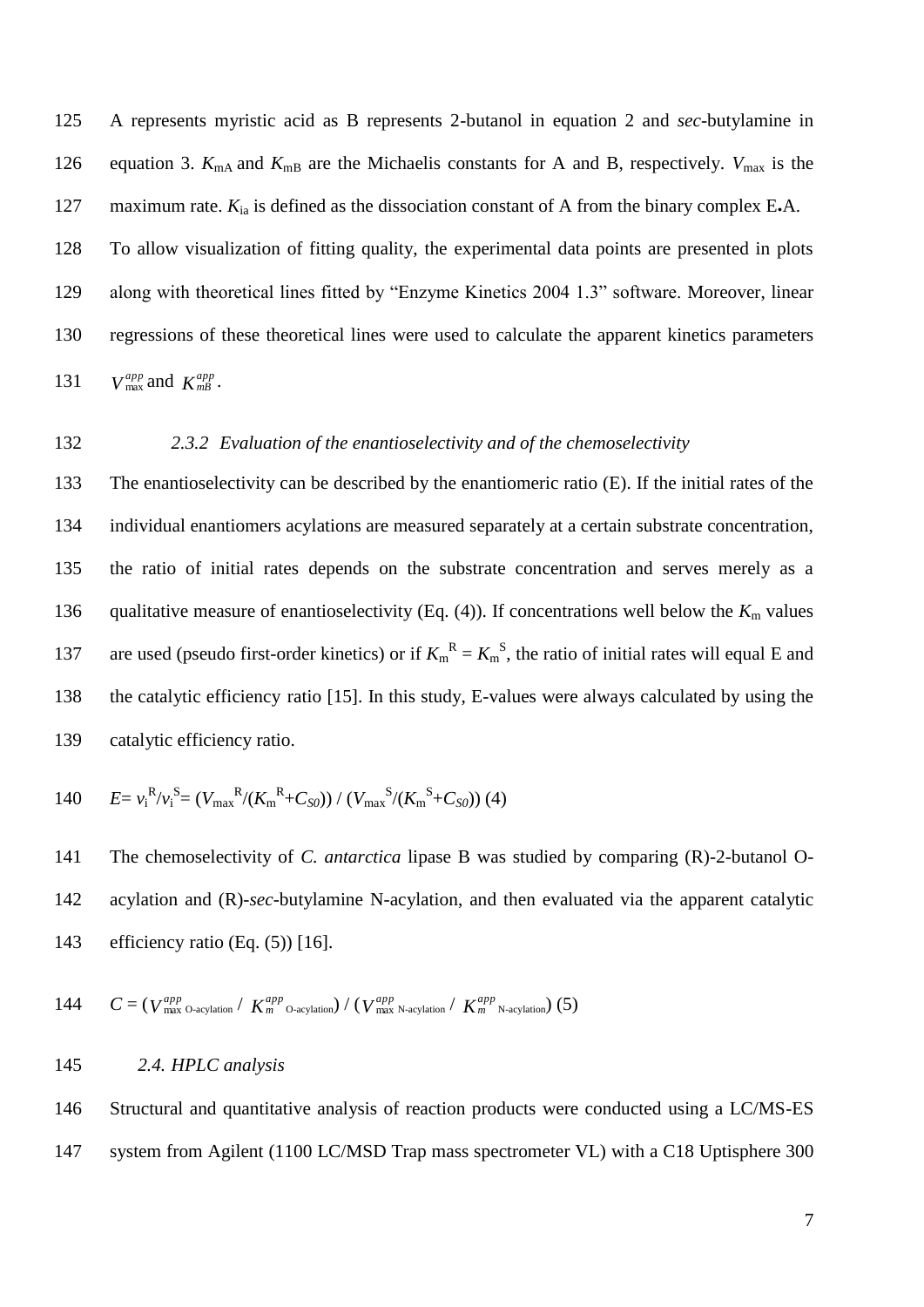A OD columm (250×4 mm, 5 μm; Interchim) for the analysis of esters and a C18 Prontosil 120-5-C18-AQ columm (250×4 mm, 5 μm; Bischoff Chromatography) for the analysis of amides. Both columns were eluted with acetonitrile/water/acetic acid (90:10:0.1, v/v/v) at 151 room temperature and at a flow rate of 1 ml.min<sup>-1</sup>. Products were detected and quantified by differential refractometry using HP Chemstation software off-line for the processing.

### **3. Results and discussion**

### *3.1. Kinetics and enantioselectivity of 2-butanol O-acylation.*

 The synthesis of 1-methylpropyl myristate ester catalyzed by *C. antarctica* lipase B from 2- butanol with myristic acid as an acyl donor was chosen as the model reaction for the O- acylation study. Pure (R)- and (S)-enantiomers of 2-butanol were used in separate experiments to investigate the effect of the concentration of both substrates on the initial rate values and to elucidate the kinetic mechanism of the reaction. From the HPLC analysis, the decrease of myristic acid concentration was always seen to be concomitant with the synthesis of 1-methylpropyl myristate ester which was identified by mass spectroscopy. In absence of enzyme, no product was detected within 2 days.

 Both substrate concentrations were varied from 25 mM to 350 mM and Figure 1 shows the effect of the substrate molar ratio on the equilibrium ester synthesis yield based on the limiting initial substrate concentration, after 48 hours of (R)- or (S)-2-butanol acylation. We observed that the yield increased sharply when one substrate was used in excess, starting from about 15% ester synthesis under stoechiometric conditions to reach more than 60% ester synthesis under the conditions with 350 mM of myristic acid or 2-butanol. Under the best conditions used, corresponding to 350 mM of 2-butanol and 25 mM of myristic acid, up to 69% conversion (17.2 mM) was obtained with the (S)-conformation, giving an equilibrium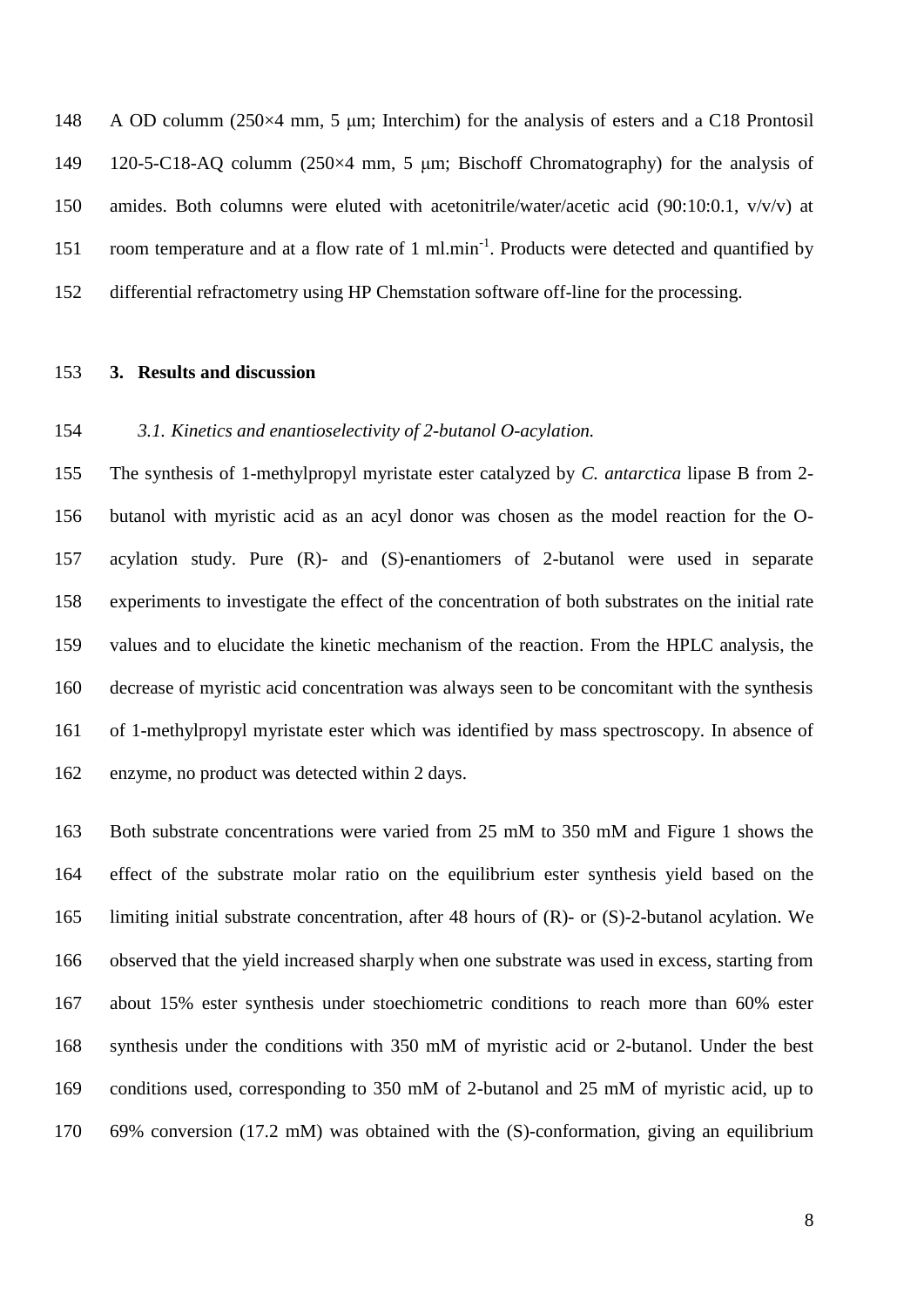171 constant  $K_{eq}$  of 1.87, which favors synthesis. Moreover, no significant difference was observed between the (R)- and (S)-ester synthesis yields whatever the substrate molar ratio.



 **Fig. 1.** Effect of the myristic acid/2-butanol molar ratio on the equilibrium ester synthesis yield. Reactions were carried out in *tert*-amyl alcohol using (R)-2-butanol (●) or (S)-2-butanol 176 ( $\circ$ ) for 48 hours at 55<sup>o</sup>C with 10 g.1<sup>-1</sup> of *Candida antarctica* lipase B.

Systematic analysis of the rates, which were dependent on the substrate concentration,

revealed two Lineweaver-Burk double reciprocal plots, depending on whether myristic acid or

(R)-2-butanol was parametric. The results are shown on Figure 2.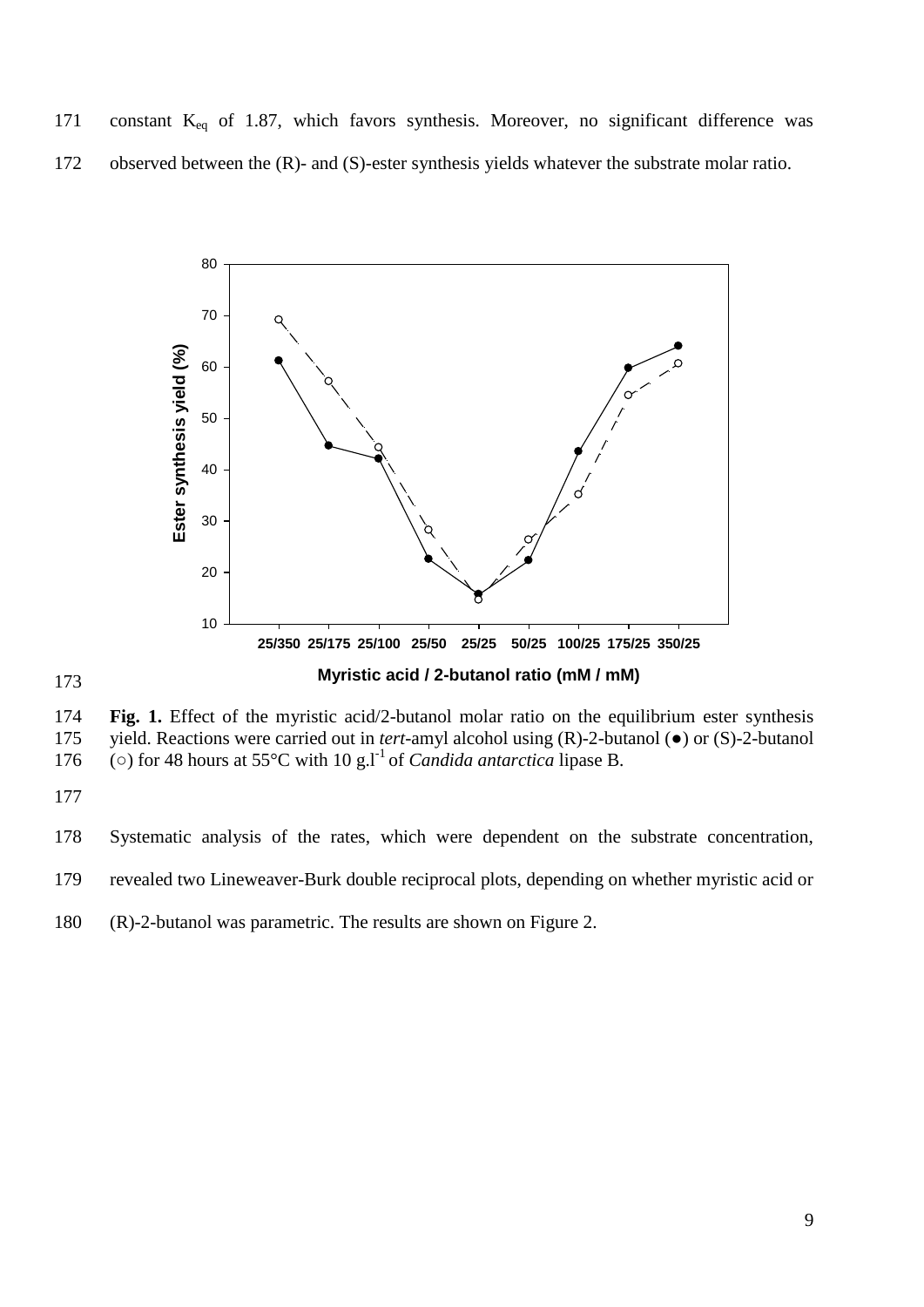



183 **Fig. 2.** Reciprocal initial rates versus reciprocal substrate concentrations. The synthesis was 184 carried out at 55°C using 10 g.l<sup>-1</sup> of *Candida antarctica* lipase B. (A) The concentration of 185 (R)-2-butanol was fixed at 25 mM ( $\bullet$ ), 50 mM ( $\circ$ ), 100 mM ( $\nabla$ ), 175 mM ( $\nabla$ ) and 350 mM 186 (■). (B) The concentration of myristic acid was fixed at 25 mM (●), 50 mM (○), 100 mM 187 ( $\nabla$ ), 175 mM ( $\nabla$ ) and 350 mM ( $\square$ ). The data represent the averages of triplicate runs whose 188 standard deviations were always lower than 15%.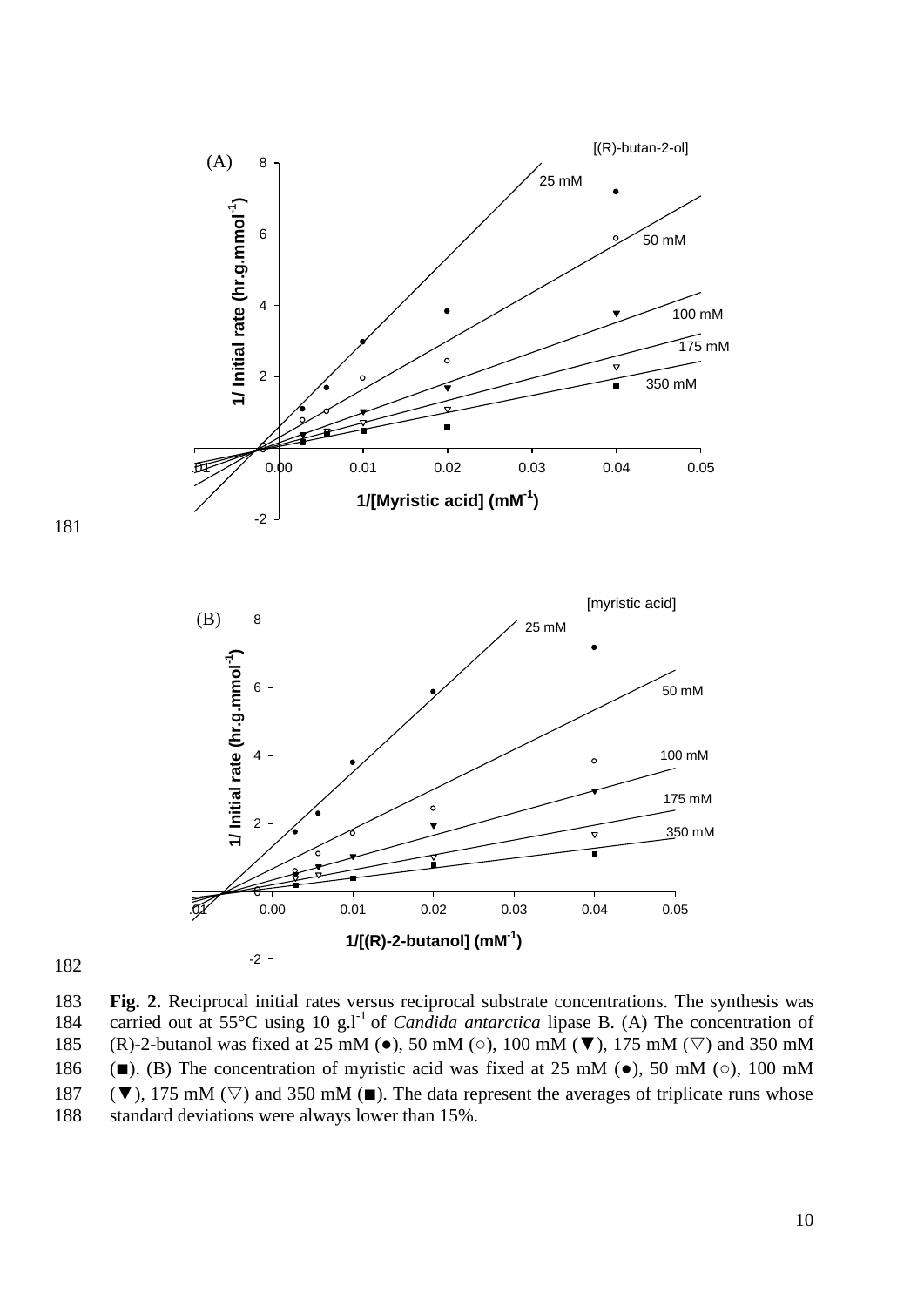The corresponding families of the double reciprocal plots were linear and gave intersecting patterns at the left of the *y*-axis (Figure 2A and Figure 2B), characterizing either a steady-state ordered ternary complex bi-bi mechanism or a Theorell-Chance mechanism. The probability that a Theorell-Chance system exists is very low and this mechanism was therefore excluded [14]. We did not observe any type of inhibition with the tested substrate concentrations. The initial rates data obtained with the (S)-enantiomer were also seen to fit with this kinetic model (data not shown).

 In the literature, most of the models concerning the lipase-catalyzed acylation of primary alcohols are based on a ping-pong bi-bi mechanism [4-5]. This model was notably used to describe O-acylation reactions catalyzed by *C. antarctica* lipase B in organic solvents [8], in supercritical media [17] and in solid-gaz reactors [18]. However, the ordered bi-bi mechanism was reported in few studies dealing with transesterification reactions catalyzed by *C. antarctica* lipase B and carried out in solvent-free systems [6,19]. In fact, the catalytic mechanism of lipases is believed to be analogous to that proposed for serine proteases, involving the known active site triad of residues serine, histidine and aspartic acid. It has been suggested that a Michaelis-Menten complex formed between the acyl donor and the enzyme proceeds to give the first tetrahedral intermediate. This then collapses to give an acyl-enzyme intermediate and release the first product. Then the second substrate binds to the active site, allowing the formation of the second tetrahedral intermediate. Finally, the latter breaks down to give the ester product [20]. This corresponds to a ping-pong bi bi mechanism but in our situation, the first product is water, which is a small molecule that may already be present in the catalytic site and cannot be a cause of steric hindrance. So the second substrate can access to the active site before the release of the first product, leading to an ordered bi-bi mechanism.

The apparent kinetic parameters  $V_{\text{max}}^{app}$  and  $K_{mB}^{app}$  were determined (Table 1).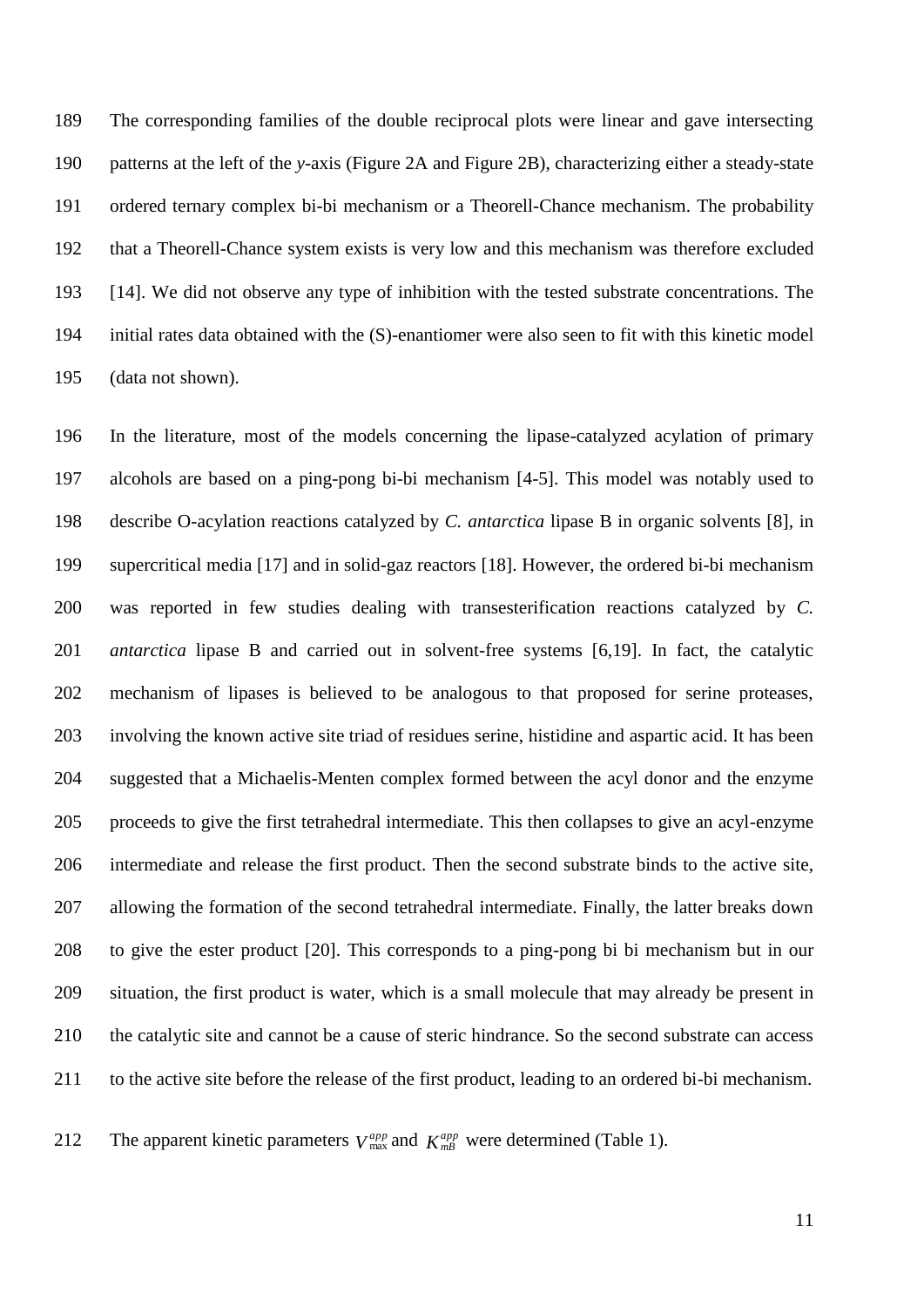|          |                           |               |                        | Apparent                               |
|----------|---------------------------|---------------|------------------------|----------------------------------------|
|          | Substrate B               | $K^{app}_{m}$ | $V_{\text{max}}^{app}$ | Catalytic Efficiency                   |
| Reaction |                           | (mM)          | $(mmol.h^{-1}.g^{-1})$ | $(V_{\text{max}}^{app} / K_{m}^{app})$ |
|          |                           |               |                        | $(l.h^{-1}.g^{-1})$                    |
| 1        | $(R)$ -2-butanol          | <b>150</b>    | 4.62                   | 0.031                                  |
| 2        | $(S)-2$ -butanol          | 207           | 2.5                    | 0.012                                  |
| 3        | $(R)$ -sec-<br>butylamine | 619           | 0,21                   | 3,36 x $10^{-4}$                       |
| 4        | $(S)$ -sec-<br>butylamine | 120           | 0,03                   | $2.5 \times 10^{-4}$                   |

213 **Table 1.** Apparent kinetic parameters of acylations using 175 mM myristic acid as acyl donor 214 and 25 – 350 mM substrate B as acyl acceptor in *tert*-amyl alcohol.

215

216

217 These results provide informations about the enantioselectivity of *C. antarctica* lipase B 218 toward the O-acylation. First, the apparent maximum rate  $(V_{\text{max}}^{app})$  of the ester production 219 starting from the (R)-conformation  $(4.62 \text{ mmol.h}^{-1} \text{g}^{-1})$  was about 2-fold higher than the 220 apparent maximum rate obtained starting from the  $(S)$ -conformation  $(2.5 \text{ mmol.h}^{-1}.g^{-1})$ . 221 Furthermore, the apparent Michaelis constant ( $K_{mB}^{app}$ ) of the (R)-enantiomer (150 mM) was slightly lower than the  $K_{mB}^{app}$  of the (S)-enantiomer (207 mM), which indicated an affinity of 222 223 the lipase slightly favoring the (R)-enantiomer. Logically, the resulting catalytic efficiency for 224 the (R)-enantiomer acylation  $(0.031 \text{ l.h}^{-1} \text{g}^{-1})$  was higher than the catalytic efficiency for the 225 (S)-enantiomer acylation  $(0.012 \text{ l.h}^{-1} \text{g}^{-1})$ . Moreover, an E-value of about 3.17 (Eq. (4)) was 226 obtained when using 175 mM of myristic acid, which signified that *C. antarctica* lipase B had 227 a preferential enantioselectivity toward the (R)-enantiomer O-acylation.

228 This result is consistent with several works, which have shown that *C. antarctica* lipase B 229 preferentially catalyzes the (R)-enantiomer acylation [21]. Some molecular modeling data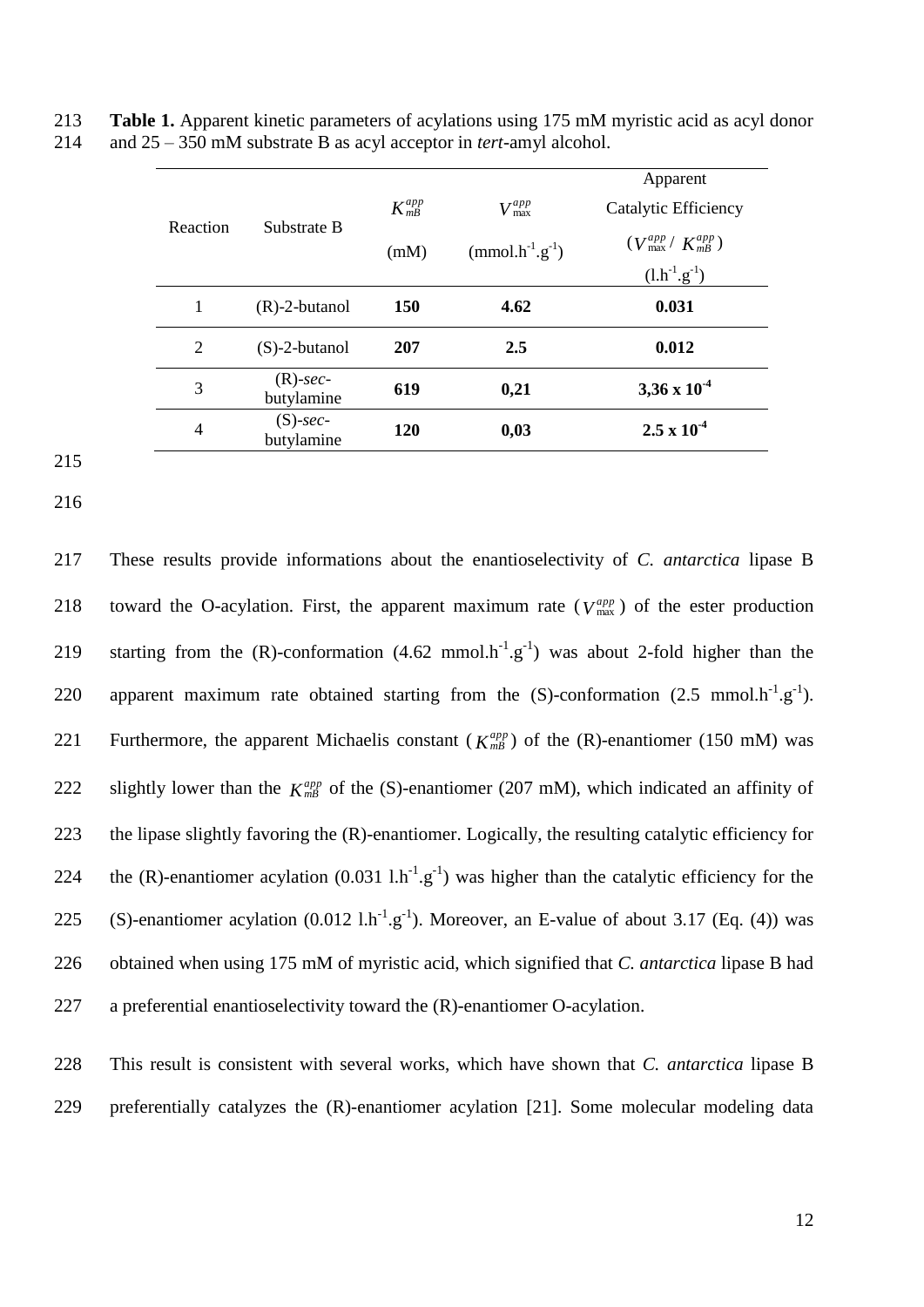have revealed that this enantioselectivity may be related to the enzyme conformation which would allow the (R)-enantiomer to easier access the active site [22].

## *3.2. Kinetics and enantioselectivity of sec-butylamine N-acylation*

 The synthesis of myristic acid methylpropylamide catalyzed by *C. antarctica* lipase B from *sec*-butylamine with myristic acid as an acyl donor was chosen as the model reaction for the N-acylation study. Pure (R)- and (S)-enantiomers of *sec*-butylamine were used in separate experiments to investigate the effect of both substrate concentrations on the initial rate and the synthesis yield. From the HPLC analyses, the decrease in myristic acid concentration was always seen to be concomitant with the synthesis of myristic acid methylpropylamide, which was identified by mass spectroscopy. In absence of enzyme, no product was detected within 2 days.

 Figure 3 shows the effect of the myristic acid/*sec*-butylamine molar ratio on the equilibrium amide synthesis yield based on the limiting initial substrate concentration. Under the best conditions used (100 mM of (R)-*sec*-butylamine and 25 mM of myristic acid), 84% of amide synthesis (21 mM) was reached for the (R)-enantiomer acylation, giving an equilibrium 245 constant  $K_{eq}$  of 14.37, strongly favoring synthesis, while the amide synthesis yield never exceeded 25% (6.2 mM) for the (S)-enantiomer acylation, whatever the myristic acid/*sec*-butylamine molar ratio.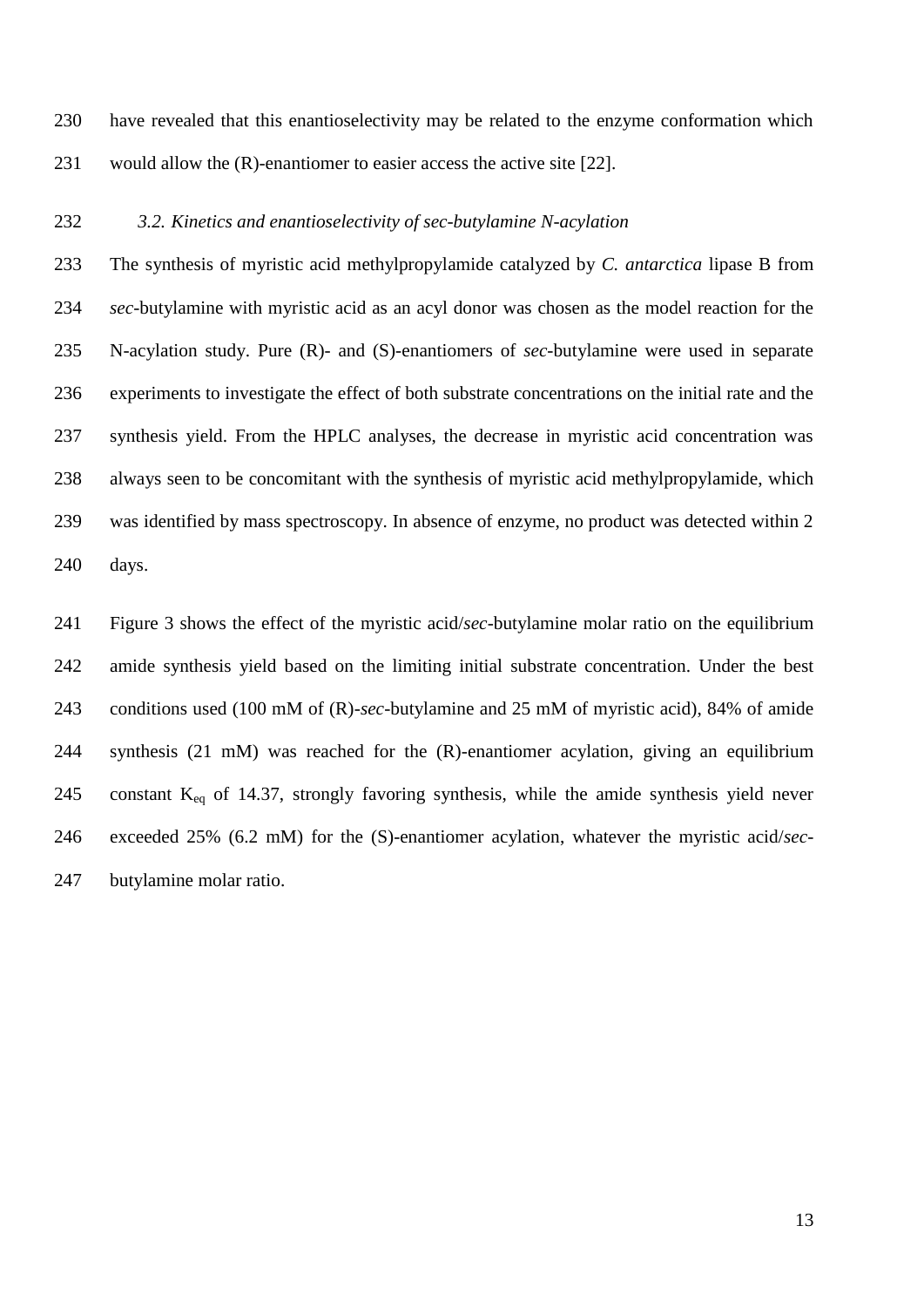

249 **Fig 3.** Effect of the myristic acid/*sec*-butylamine molar ratio on the equilibrium amide 250 synthesis yield. Reactions were carried out in *tert*-amyl alcohol using (R)-*sec*-butylamine (●) 251 or (S)-sec-butylamine ( $\circ$ ) for 48 hours at 55<sup>o</sup>C with 50 g.l<sup>-1</sup> of *Candida antarctica* lipase B.

252

248

 Furthermore, the (R)-amide synthesis yields were higher than the (S)-amide synthesis yields under all conditions tested. We also observed that the increase in one substrate concentration, from 25 to 100 mM of *sec*-butylamine and from 25 to 175 mM of myristic acid, allowed to enhance the amide synthesis yield. However, the use of a large excess of one substrate toward the other, corresponding to concentrations higher than 100 mM of *sec*-butylamine or 175 mM of myristic acid, caused the decrease in the amide synthesis yield. This was most likely due to an inhibitor effect similar to an excess substrate inhibition that was not observed for the O- acylation of 2-butanol (see section 3.1; Figure 1), probably due to an interaction between *sec*- butylamine and myristic acid. Indeed, the presence of an amino substrate and a fatty acid in an organic solvent generally leads to the formation of an ion-pair complex between both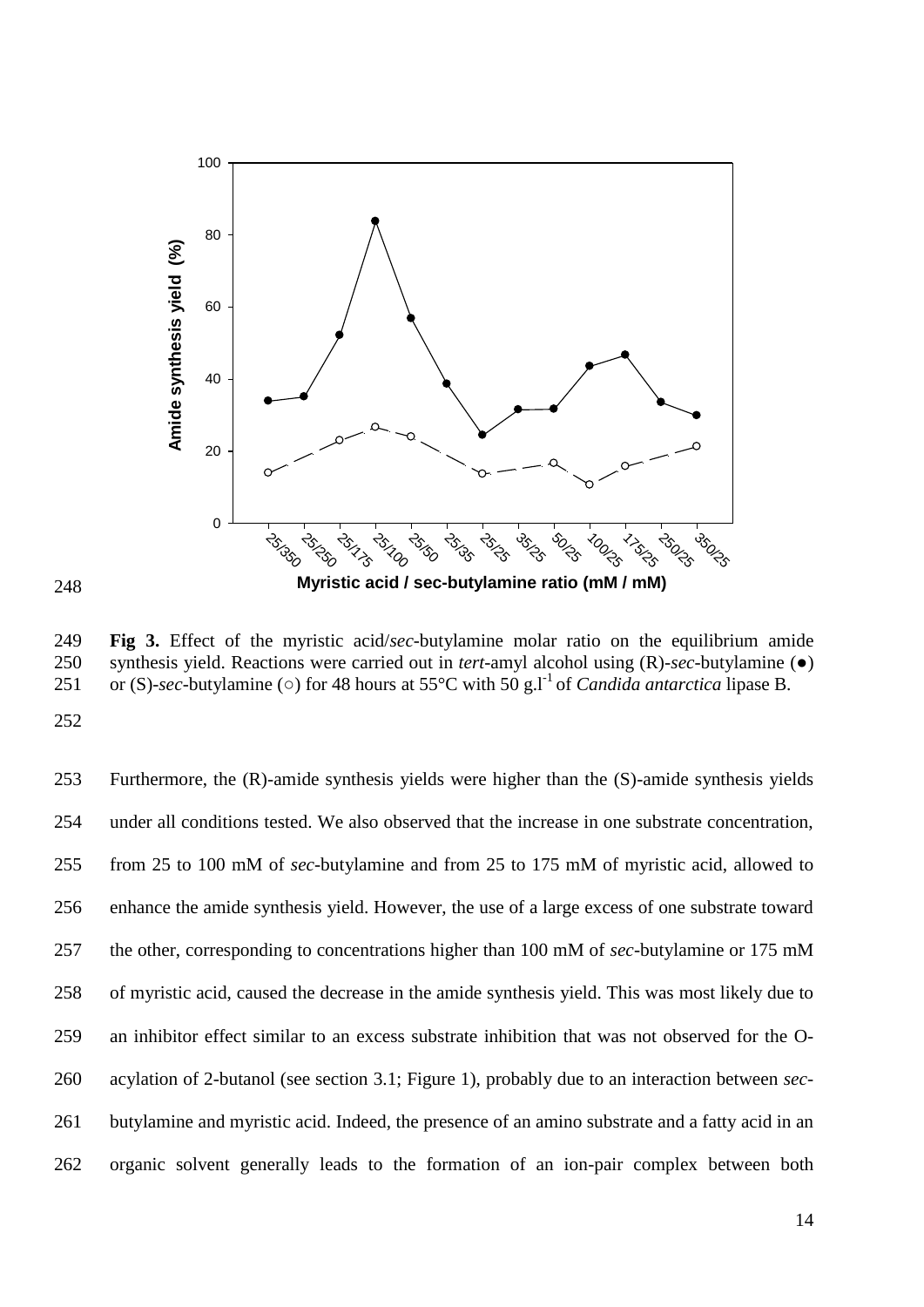substrates, depending on the acido-basic conditions of the medium [12,19,23]. This salt 264 complex can lead to the unreactivity of the ion forms of both substrates  $(NH_3^+$  amine form 265 and COO fatty acid form) and therefore to the overestimation of the reactive substrate concentrations that are really available for the enzyme in the reaction medium. This ion-pair complex was already described by Maugard *et al* [12] as a limiting factor of the lipase-catalyzed acylation under conditions where it was less soluble than free substrates.

 Using kinetic experiments, we then sought to identify the kinetic mechanism of the synthesis of myristic acid methylpropylamide from *sec*-butylamine and myristic acid catalyzed by *C. antarctica* lipase B. Systematic analysis of the rates, which were dependent on the substrate concentration, revealed two Lineweaver-Burk double reciprocal plots, depending on whether myristic acid or (R)-*sec*-butylamine was parametric (Figure 4). The corresponding families of the double reciprocal plots showed a set of solid parallel lines for low concentrations of substrates (inferior or equal to 100 mM of myristic acid or 50 mM of (R)-*sec*-butylamine) characterizing a steady-state ping-pong bi-bi mechanism. The initial rates data obtained with the (S)-enantiomer were also seen to fit with this kinetic model (data not shown).

 Moreover, for high concentrations of substrates (superior to 100 mM of myristic acid or (R)- *sec*-butylamine), a decrease in initial rates was observed: this was characterized on both lineweaver-Burk plots by an increase in 1/ initial rate-values as well as a loss of parallelism of the corresponding plots, which showed a set of dashed lines tending to intersect near the y- axis. Two hypotheses can be proposed to explain this phenomenon. First, it may be due to a steady-state ping-pong bi-bi mechanism implying a double substrate competitive inhibition, which would be enforced by the fact that the corresponding experimental data were best fitted with this model. Nevertheless, this hypothesis should probably be ruled out given that no inhibition by myristic acid was observed for 2-butanol O-acylation conducted under very similar conditions. The second and most likely hypothesis would be the previously proposed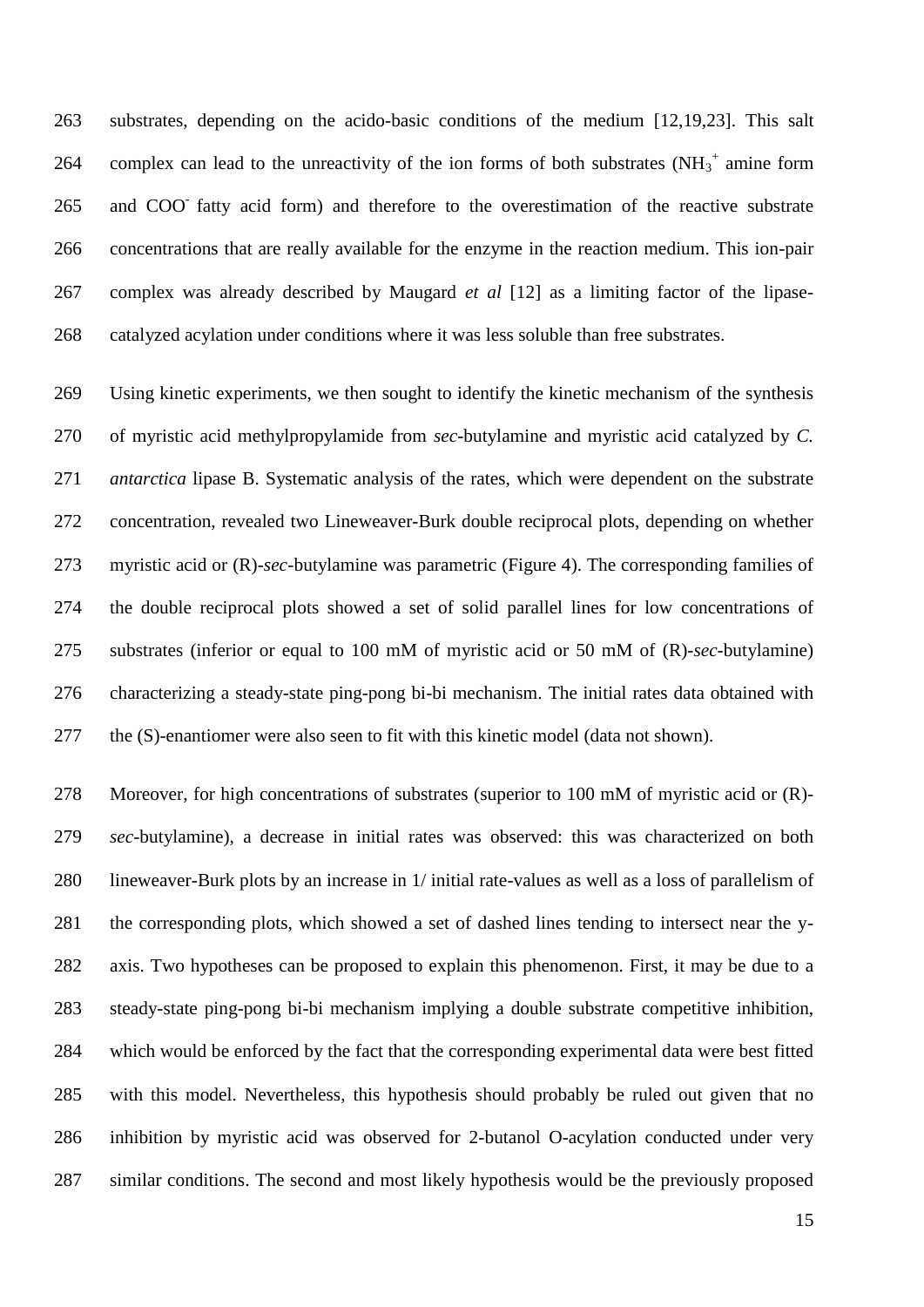formation of an ion-pair complex between (R)-*sec*-butylamine and myristic acid that would lead to the decrease in the substrates availability in the enzyme environment. As the formation of a complex salt cannot occur between myristic acid and 2-butanol, due to the impossibility for 2-butanol to form its unprotonated anionic form under the experimental conditions used, this phenomenon was not observed for 2-butanol O-acylation.

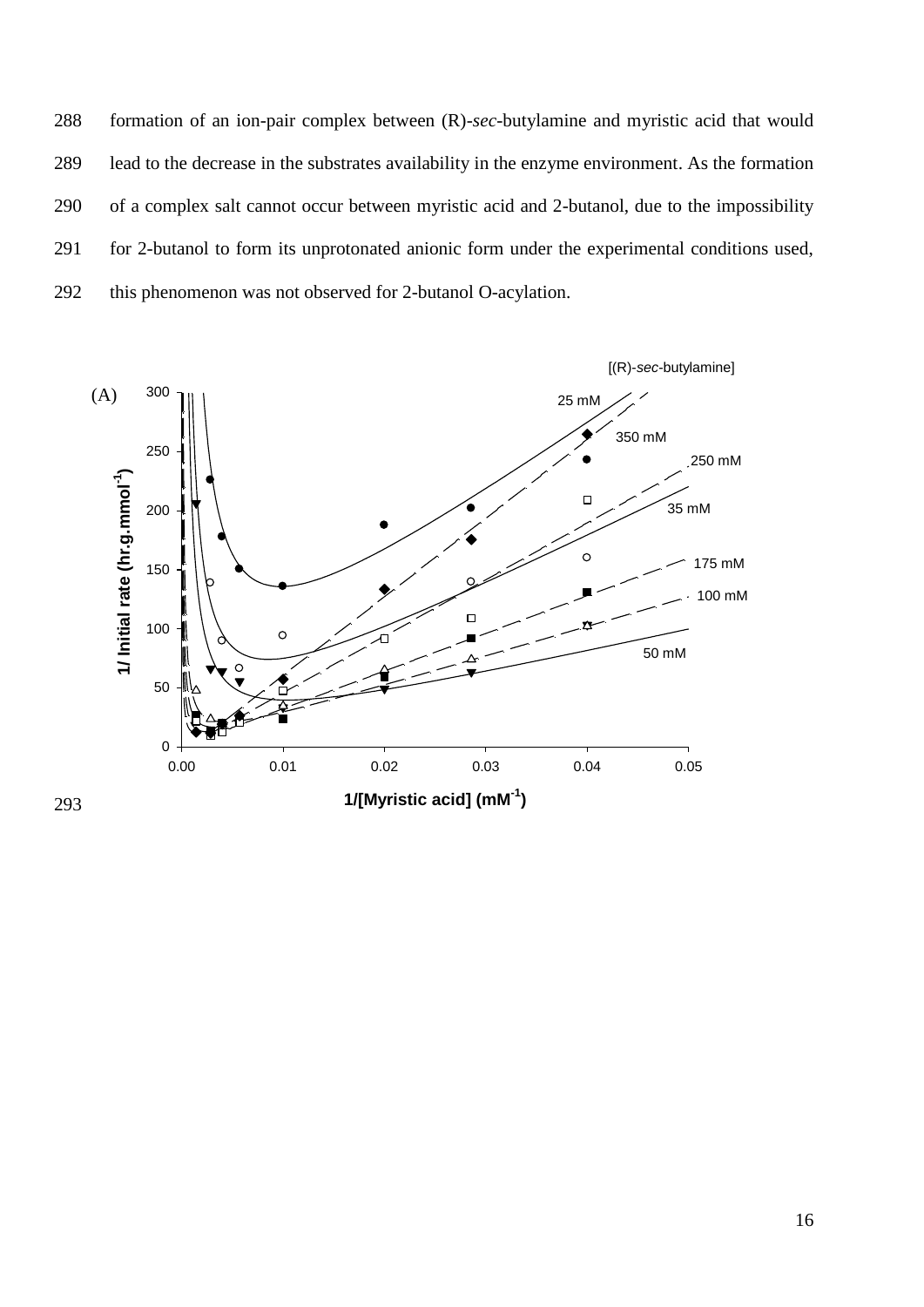

295 **Fig. 4.** Reciprocal initial rates versus reciprocal substrate concentrations. The synthesis was 296 carried out at 55 $\degree$ C using 50 g.L<sup>-1</sup> of *Candida antarctica* lipase B. (A) Myristic acid 297 concentration was varied from 25 to 350 mM and (R)-*sec*-butylamine concentration was fixed 298 at 25 mM ( $\bullet$ ), 35 mM ( $\circ$ ), 50 mM ( $\nabla$ ), 100 mM ( $\triangle$ ), 175 mM ( $\blacksquare$ ), 250 mM ( $\Box$ ) and 350 mM 299 (). (B) (R)-*sec*-butylamine concentration was varied from 25 to 350 mM and myristic acid 300 concentration was fixed at 25 mM ( $\bullet$ ), 35 mM ( $\circ$ ), 50 mM ( $\nabla$ ), 100 mM ( $\triangle$ ), 175 mM ( $\blacksquare$ ), 301 250 mM ( $\Box$ ) and 350 mM ( $\blacklozenge$ ). The data represent the averages of triplicate runs whose 302 standard deviations were always lower than 15%.

303

The apparent kinetic parameters  $V_{\text{max}}^{app}$  and  $K_{mB}^{app}$  were determined (Table 1). These results 304 305 provide informations about the enantioselectivity of *C. antarctica* lipase B toward the Nacylation. First,  $V_{\text{max}}^{app}$  of the amide production starting from the (R)-conformation (0.21 306 307 mmol.h<sup>-1</sup>.g<sup>-1</sup>) was about 7-fold higher than the apparent maximum rate obtained starting from the S conformation (0.03 mmol.h<sup>-1</sup>.g<sup>-1</sup>). On the other hand, the  $K_{m}^{app}$  of the (R)-enantiomer 308 (619 mM) was about 5-fold higher than the  $K_{mB}^{app}$  of the (S)-enantiomer (120 mM), which 309 310 indicated an affinity of the lipase significantly favoring the (S)-enantiomer. Nevertheless, the 311 resulting catalytic efficiency for the (R)-enantiomer acylation  $(3.36 \times 10^{-4} \text{ l.h}^{-1} \text{ g}^{-1})$  was higher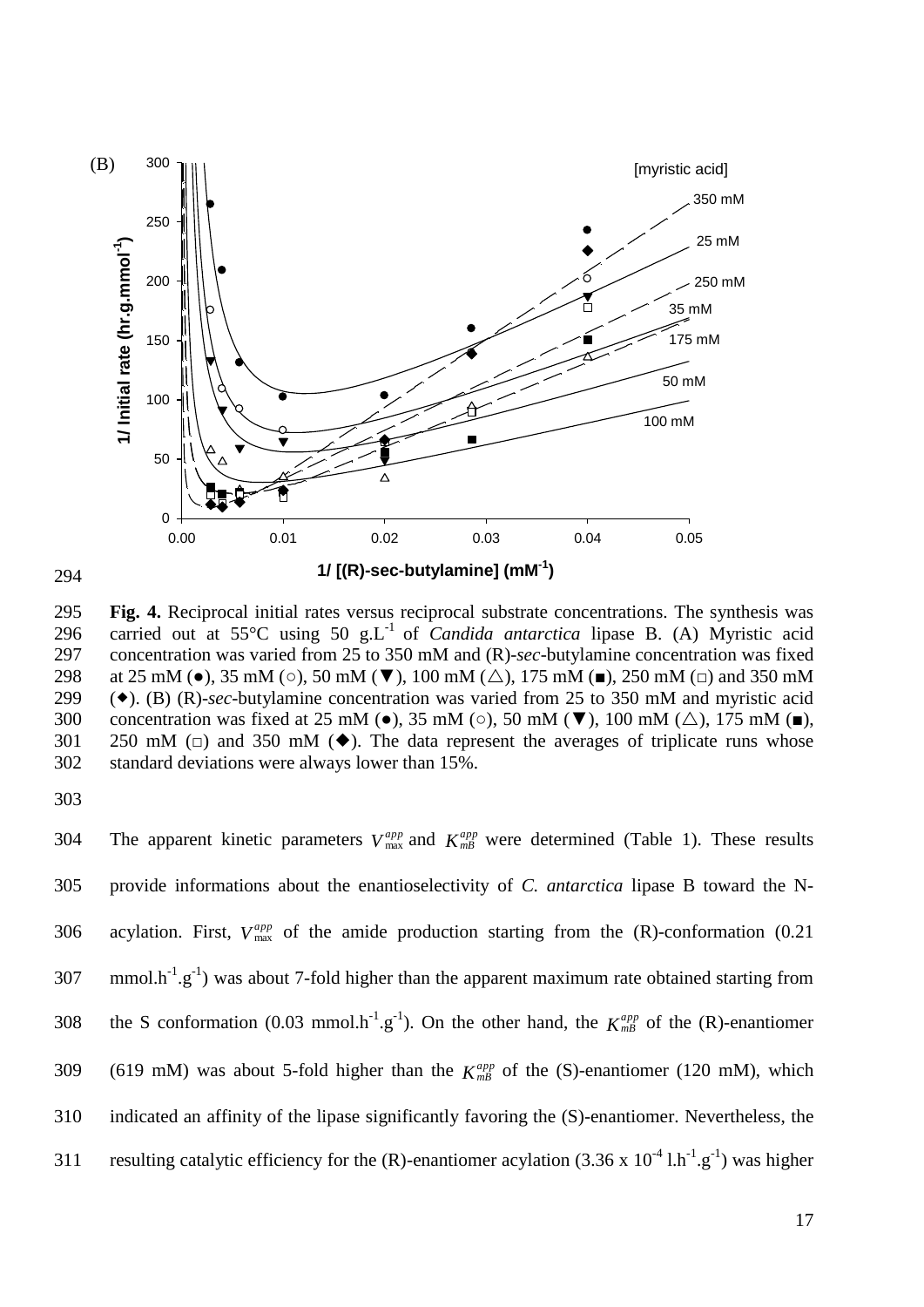312 than the catalytic efficiency for the (S)-enantiomer acylation (2.5 x  $10^{-4}$  l.h<sup>-1</sup>.g<sup>-1</sup>), which signified that *C. antarctica* lipase B had a preferential enantioselectivity toward (R)- enantiomer N-acylation, mostly due to a better catalysis rate toward the (R)-enantiomer. This was confirmed by calculating an E-value of 1.34 (Eq. (4)) when using 175 mM of myristic acid.

## *3.3. Chemoselectivity of C. antarctica lipase B*

 The kinetic data of 2-butanol O-acylation and *sec*-butylamine N-acylation showed in the first and second parts of our study that *C. antarctica* lipase B favored the O-acylation. The  $V_{\text{max}}^{app}$  of (R)-ester synthesis (4.62 mmol.h<sup>-1</sup>.g<sup>-1</sup>) was thus about 22-fold higher than the  $V_{\text{max}}^{app}$  of (R)- amide synthesis (0.21 mmol.h<sup>-1</sup>.g<sup>-1</sup>). On the other hand, the  $K_{m}^{app}$  of (R)-*sec*-butylamine (619 mM) was 4-fold higher than the  $K_{mB}^{app}$  of (R)-2-butanol (150 mM). This pointed out a better affinity of *C. antarctica* lipase B toward 2-butanol (Table 1, reaction 1). To more precisely evaluate the chemoselectivity of *C. antarctica* lipase B, (R)-2-butanol O-acylation and (R)- *sec*-butylamine N-acylation were conducted separately using 175 mM of myristic acid. The chemoselectivity ratio (C) was then calculated (Eq. (5)), giving a C-value close to 92. This value clearly confirmed that *C. antarctica* lipase B was chemoselective for the O-acylation under our synthesis conditions. In vivo, lipases are acyl-hydrolases that catalyse the hydrolysis of esters [24,25]. It seems thus coherent for *C. antarctica* lipase B to be chemoselective for the O-acylation of (R)-2-butanol rather than for the N-acylation of (R)- *sec*-butylamine. In addition, some studies dealing with the acylation of long difunctional compounds have shown similar results. In particular, Husson *et al.* reported a high chemoselectivity in rates exhibited by *C. antarctica* lipase B for the O-acylation of 6-amino- 1-hexanol conducted in *tert*-amyl alcohol starting from oleic acid as an acyl donor [19]. Furthermore, apart from an intrinsic chemoselectivity naturally due to the design and the in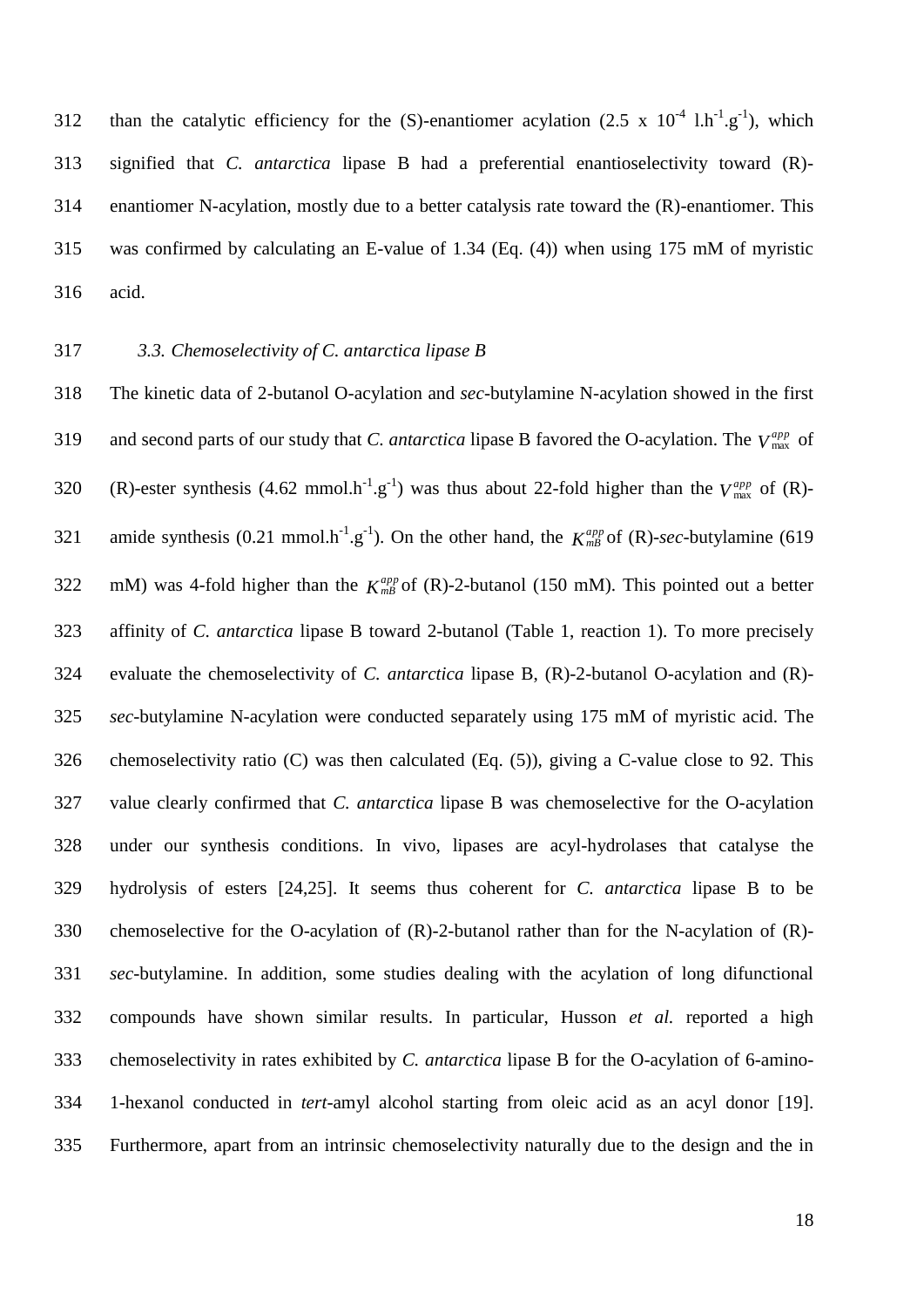vivo function of *C. antarctica* lipase B, the previously discussed possibility of a negative effect induced by the formation of an ion-pair complex between (R)-*sec*-butylamine and myristic acid may also explain the low chemoselectivity observed toward N-acylation in comparison with O-acylation.

**4. Conclusion**

 The kinetic behavior of *C. antarctica* lipase B toward 2-butanol O-acylation and *sec*- butylamine N-acylation starting from myristic acid as an acyl donor was investigated. The equilibrium yields and initial rates of the reactions were measured in order to identify the kinetic mechanisms and parameters which allowed us to understand the origin of the lipase selectivity. Under the best O-acylation conditions used, a similar synthesis yield (close to 65%; 16 mM) was observed after 48 h for the conversion of (R)- or (S)-2-butanol into 1- methylpropyl myristate ester. On the other hand, optimal N-acylation conditions resulted in a significant preference for the conversion of (R)-*sec*-butylamine into myristic acid methylpropylamide, which reached about 84% (21 mM) when excess (R)-*sec*-butylamine was used, whereas only 25% of (S)-*sec*-butylamine was converted under optimal conditions. These results are of interest as they highlight the potential use of *C. antarctica* lipase B for the biotechnological selective acylation of amino-alcohols with high yields, which could be have applications in many areas, such as pharmaceutics and cosmetics (the synthesis of ceramides [26] as potential anti-viral or anti-tumor drugs [27,28] or anti-oxidant stabilizers [29]), or for the environment, food, and agricultural industries (the synthesis of glucamide- or aminoacid-based surfactants [2,30]).

 Regarding the kinetic studies of the reactions, the experimental data corresponding to the N- acylation of (R)-*sec*-butylamine and (S)-*sec*-butylamine were fitted with a steady-state ping- pong bi-bi mechanism for lower substrate concentrations. Interestingly, the kinetic data corresponding to the O-acylation of (R)-2-butanol and (S)-2-butanol were found to fit with a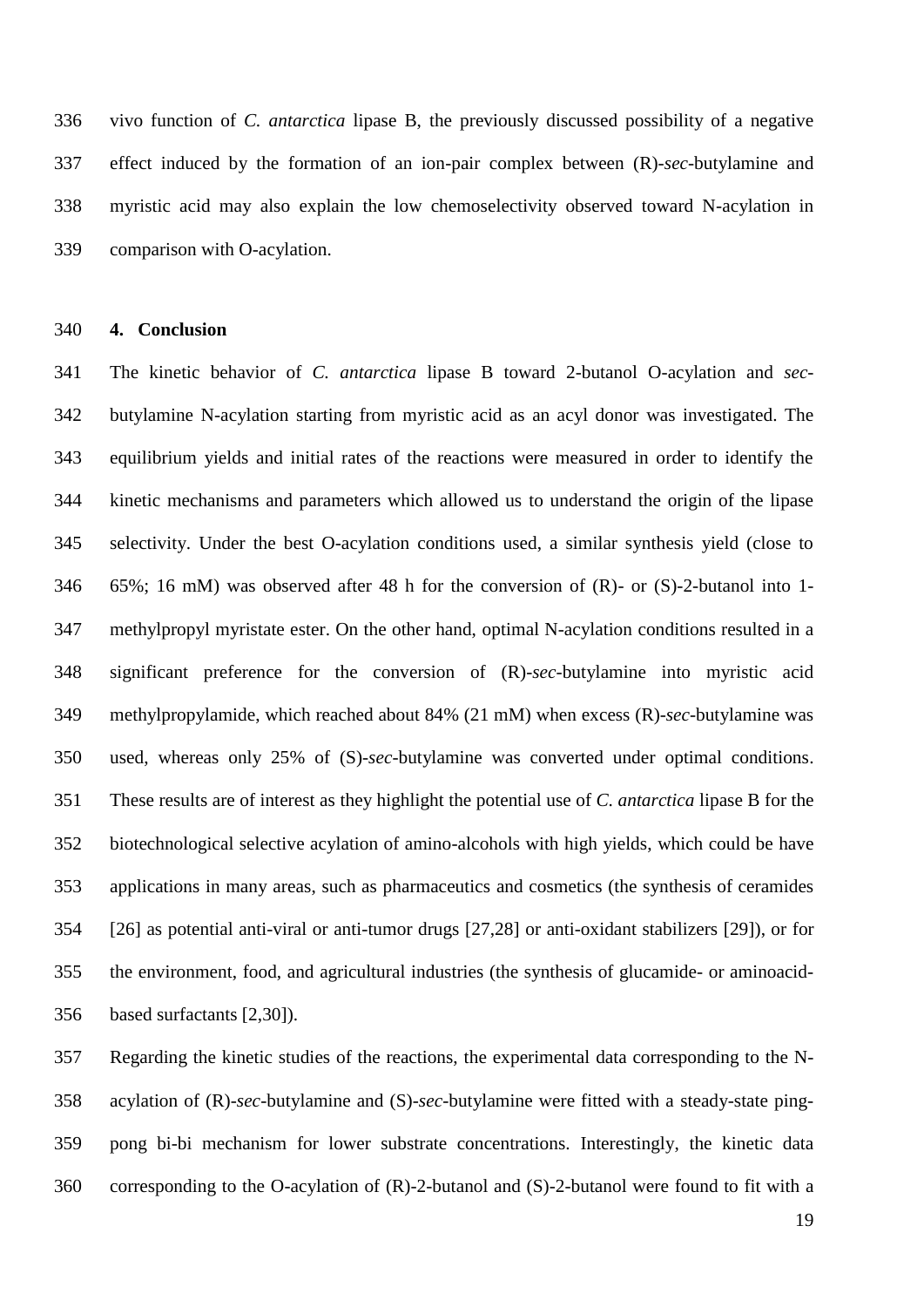steady-state ordered ternary complex bi-bi mechanism model. Concerning the enantioselectivity studies, *C. antarctica* lipase B was found to preferentially catalyze (R)-2- butanol O-acylation in terms of both catalytic activity and affinity: the calculated E-value of 3.17 confirmed its preferential enantioselectivity for (R)-enantiomer O-acylation. *sec*- butylamine N-acylation also showed a preferential enantioselectivity of *C. antarctica* lipase B for the (R)-enantiomer, giving an E-value of 1.34. Nevertheless, (R)-*sec*-butylamine N- acylation was shown to occur with higher initial rates and yields than those of (S)-*sec*- butylamine N-acylation whereas the affinity of *C. antarctica* lipase B was lower for (R)-*sec*- butylamine than for (S)-*sec*-butylamine. The preferential enantioselectivity of *C. antarctica* lipase B for (R)-*sec*-butylamine N-acylation seemed in fact to find its origin mostly in the difference of catalysis rate and thus of catalytic activity rather than in the difference of affinity toward the (R)- and (S)-enantiomers. Finally, it was confirmed that

*C. antarctica* lipase B is a chemoselective enzyme [2], exhibiting a preference for O-acylation

rather than for N-acylation [19].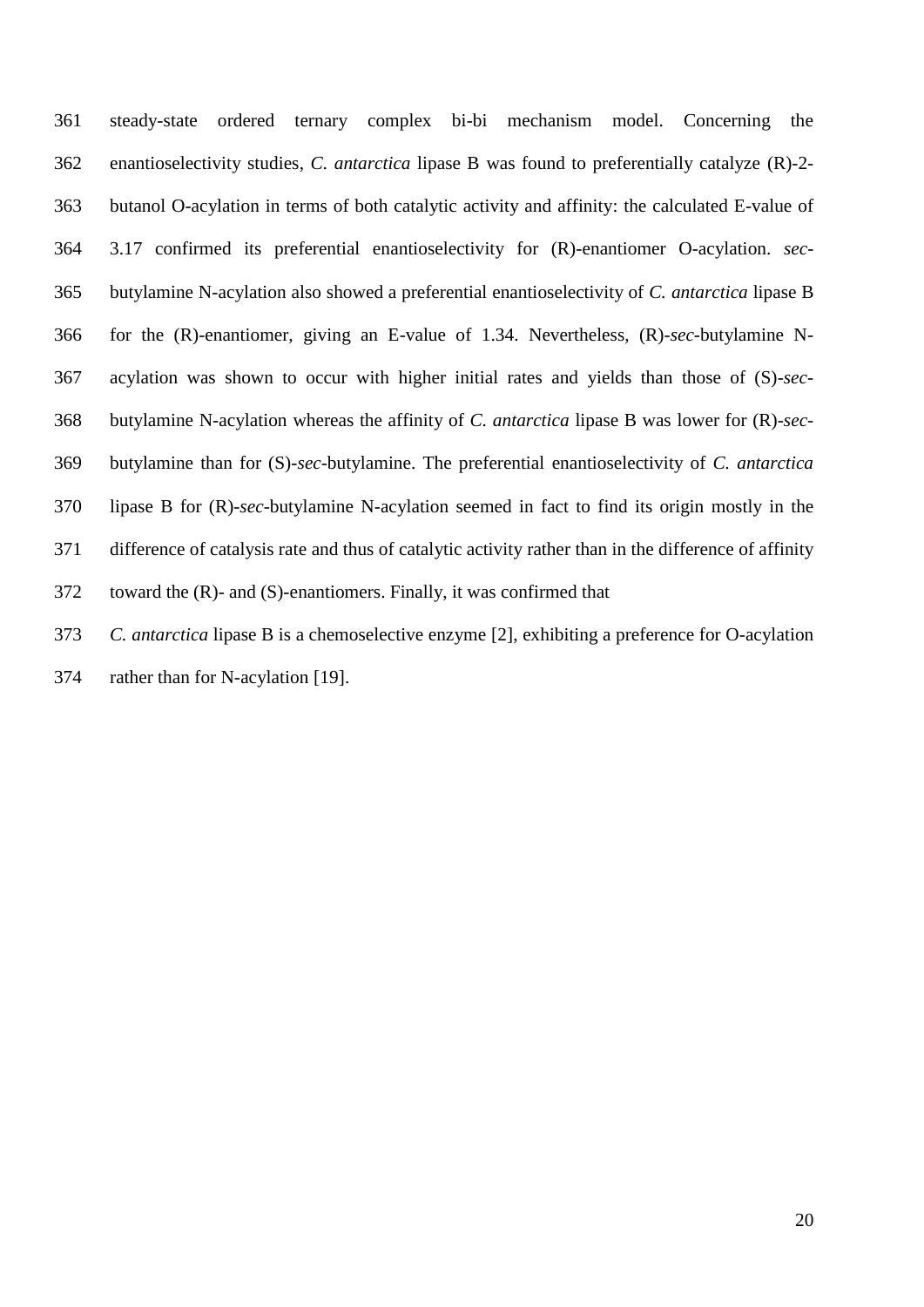## **Acknowledgments**

- This study was supported by the Centre National de la Recherche Scientifique and the French
- ANR (National Research Agency) through the EXPENANTIO project.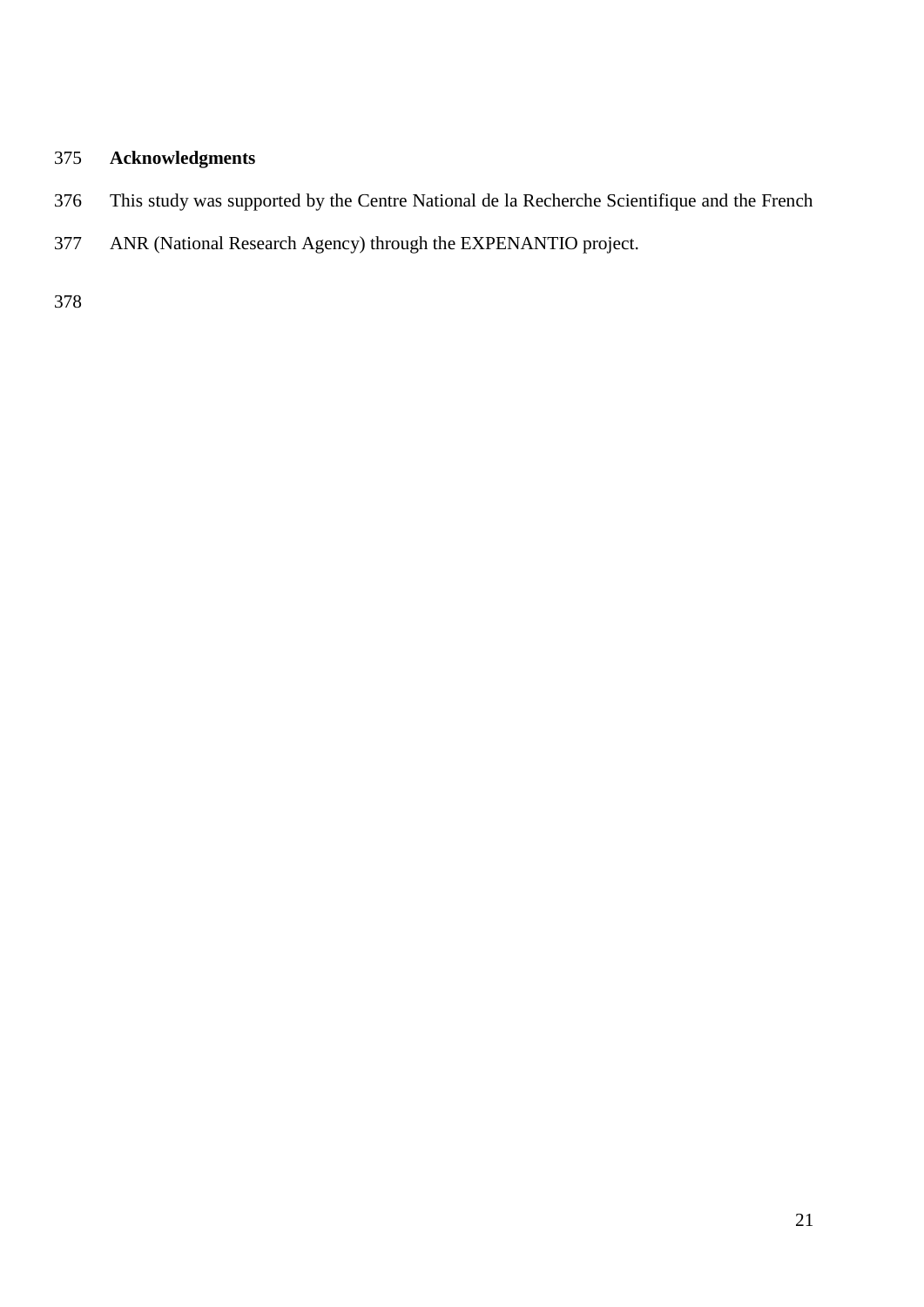#### **References**

- [1] E.L. Soo, A.B. Salleh, M. Basri, R.N.Z.R.A. Rahman, K. Kamaruddin, J. Biosci. Bioeng. 95 (2003) 361-367.
- [2] T. Maugard, M. Remaud-Simeon, D. Petre, P. Monsan, Tetrahedron. 53 (1997) 5185- 5194.
- [3] M. Bakke, M. Takizawa, T. Sugai, H. Ohta, J. Org. Chem. 63 (1998) 6929-6938.
- [4] W. Chulalaksananukul, J.S. Condoret, P. Delorme, R.M. Willemot, FEBS. 276 (1990) 181-184.
- [5] G. D. Yadav, K. M. Devi, Chem. Eng. Sci. 59 (2004) 373–383.
- [6] G.D. Yadav, A.H. Trivedi, Enzyme. Microb. Technol. 32 (2003) 783-789.
- [7] T. Garcia, A. Coteron, M. Martinez, J. Aracil, Chem. Eng. Sci. 55 (2000) 1411-1423.
- [8] M. Rizzi, P. Stylos, A. Riek, M. Reuss, Enzyme Microb. Technol. 14 (1992) 709-714.
- [9] W.F. Slotema, G. Sandoval, D. Guieysse, A.J.J. Straathof, A. Marty, Biotech. Bioeng. 82 (2003) 664-669.
- [10] J. A. Arcos, C.G. Hill Jr., C. Otero, Biotech. Bioeng. 73 (2001) 104-110.
- [11] S. Tawaki, A.M. Klibanov, Biocatal. Biotransform. 8 (1993) 3-19.
- [12] T. Maugard, M. Remaud-Simeon, D. Petre, P. Monsan, Tetrahedron. 53 (1997) 7587- 7594.
- [13] H.K. Hansen, P. Rasmussen, A. Fredenslund, M. Schiller and J. Gmehling, Ind. Eng. Chem. Res. 30 (1991) 2355–2358.
- [14] I.H. Segel, Enzyme Kinetics, Wiley, New York, 1993.
- [15] J. J. Straathof, J. A. Jongejan, Enzyme Microb. Technol. 21 (1997) 559-571.
- [16] A. Fersht, Enzyme Structure and Mechanism, second ed., W. H. Freeman and Company, New York, 1985, pp. 98-120.
- [17] W. Chulalaksananukul, J.S. Condoret, D. Combes, Enzyme Microb. Technol. 15 (1993) 691-698.
- [18] F. Létisse, S. Lamare, M.D. Legoy, M. Graber, Biochim. Biophys. Acta BBA. 1652 (2003) 27–34.
- [19] E. Husson, C. Humeau, F. Blanchard, X. Framboisier, I. Marc, I. Chevalot, J. Mol. Catal. B: Enzym. 55 (2008) 110-117.